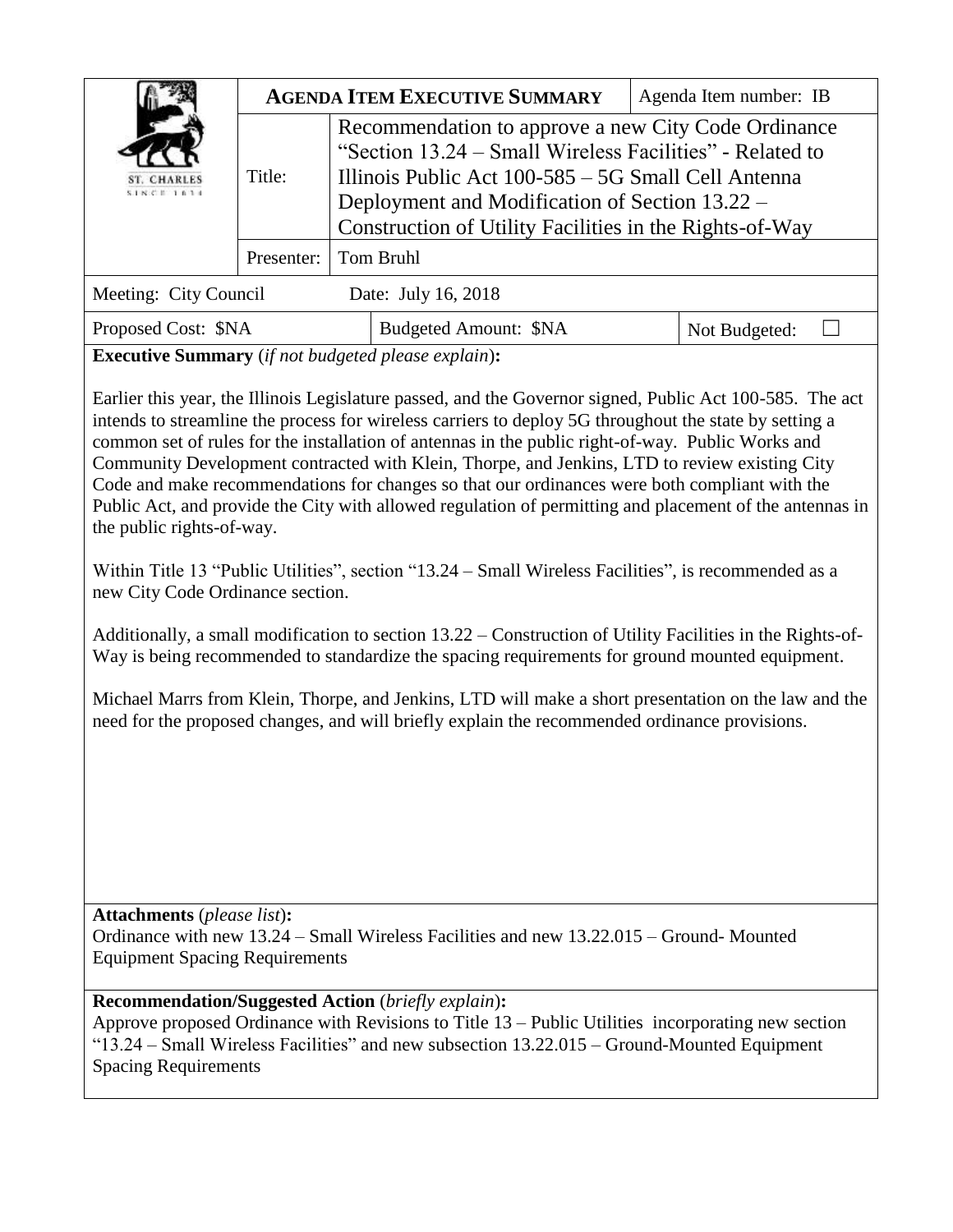### **AN ORDINANCE AMENDING THE MUNICIPAL CODE OF THE CITY OF ST. CHARLES RELATIVE TO THE PERMITTING, REGULATION AND DEPLOYMENT OF SMALL WIRELESS FACILITIES**

**ORDINANCE NO. \_\_\_\_\_\_\_\_\_\_** 

**WHEREAS**, the City of St. Charles ("City") is a municipal corporation duly organized and existing under the laws of the State of Illinois; and

**WHEREAS**, the public rights-of-way within City limits are used to provide essential public services to City residents and businesses. The public rights-of-way within the City are a limited public resource held by the City for the benefit of its citizens and the City has a custodial duty to ensure that the public rights-of-way are used, repaired and maintained in a manner that best serves the public interest; and

**WHEREAS**, growing demand for personal wireless telecommunications services has resulted in increasing requests nationwide and locally from the wireless industry to place small cell antenna facilities, distributed antenna systems, and other small wireless telecommunication facilities on utility and street light poles and other structures both within the public rights-of-way and in other locations; and

**WHEREAS**, the City is authorized under the Illinois Municipal Code, 65 ILCS 5/1- 1-1 *et seq.*, and Illinois law to adopt ordinances pertaining to the public health, safety and welfare; and

**WHEREAS**, the City is further authorized to adopt the amendments contained herein pursuant to its authority to regulate the public right-of-way under Article 11, Division 80 of the Illinois Municipal Code (65 ILCS 5/11-80-1 *et seq.*); and

**WHEREAS**, the City is authorized, under existing State and federal law, to enact appropriate regulations and restrictions relative to small cell antenna facilities, distributed antenna systems, and other small personal wireless telecommunication facility installations both within the public rights-of-way and in other locations within the jurisdiction of the City; and

**WHEREAS**, Public Act 100-585, known as the Small Wireless Facilities Deployment Act, approved by the Governor on April 12, 2018, with an effective date of June 1, 2018, acts to impose certain additional requirements on municipalities, including the City, regarding the permitting, construction, deployment, regulation, operation, maintenance, repair and removal of certain defined small wireless facilities both within public rights-of-way and in other locations within the jurisdiction of the City; and

**WHEREAS,** the City is uniquely situated compared to many municipalities in that it operates its own electric utility and maintains its own electric utility poles. Such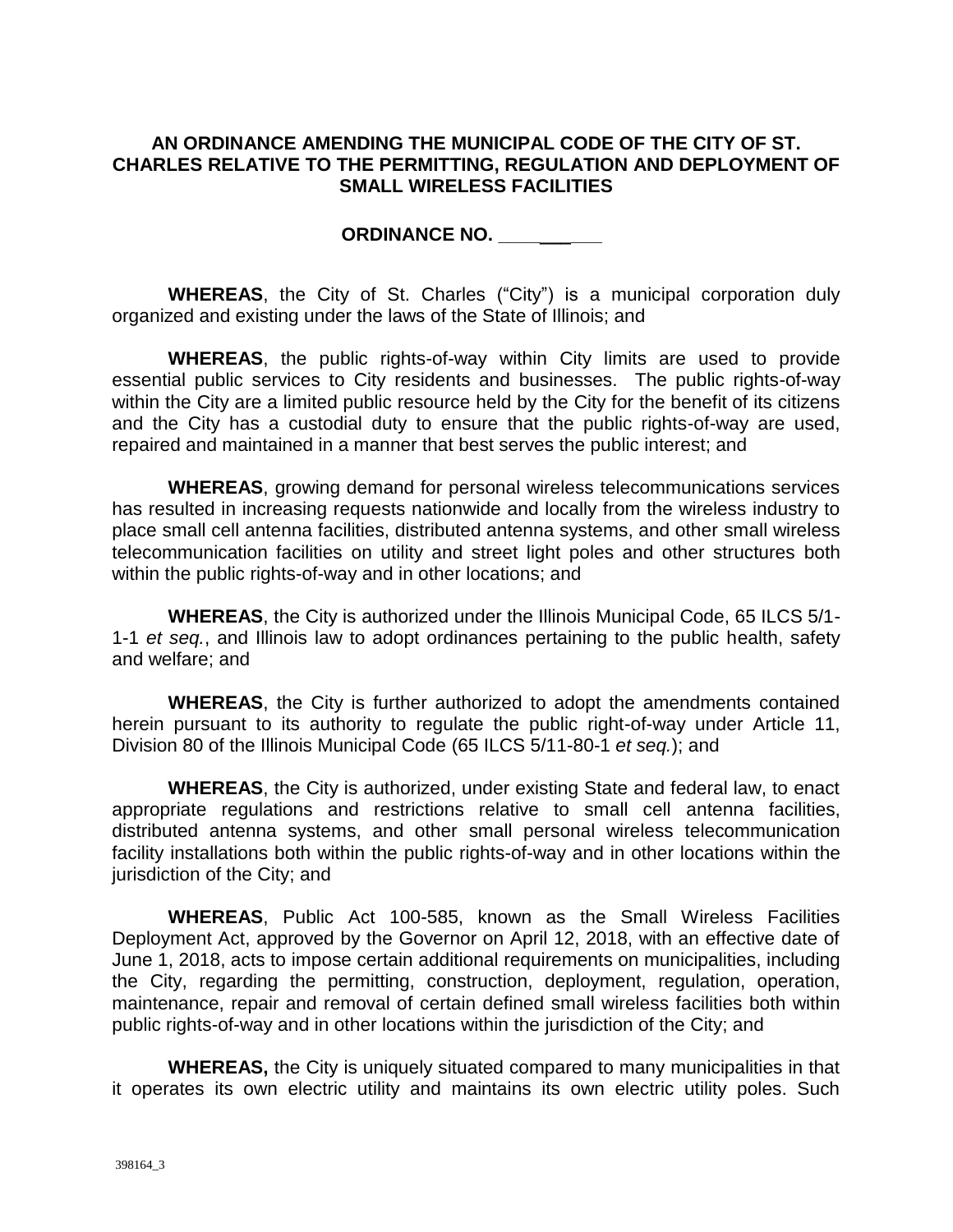operation and maintenance requires special consideration by the City and wireless providers relative to the placement of small wireless facilities on City-owned and maintained electric utility poles; and

**WHEREAS**, in conformance with the requirements of the Small Wireless Facilities Deployment Act, and in anticipation of a continued increased demand for placement of small wireless facilities of the type regulated by the Small Wireless Facilities Deployment Act both within the public rights-of-way and in other locations within the jurisdiction of the City, the Mayor and City Council finds that it is in the best interests of the public health, safety and general welfare of the City to adopt the code amendments below in order to establish generally applicable standards consistent with the Small Wireless Facilities Deployment Act (Public Act 100-585) for the design, permitting, location, construction, deployment, regulation, operation, maintenance, repair and removal of such small wireless facilities both within the public rights-of-way and in certain other locations within the jurisdiction of the City so as to, among other things: (i) prevent interference with the facilities and operations of the City's electric and other City utilities, and of other utilities lawfully located in public rights-of-way or in other locations within the City; (ii) preserve the character of the neighborhoods in which such small wireless facilities are installed; (iii) minimize any adverse visual impact of small wireless facilities and prevent visual blight in the neighborhoods in which such facilities are installed; (iv) ensure the continued safe use and enjoyment of private properties adjacent to small wireless facilities; (v) provide appropriate aesthetic protections to designated areas and historic landmarks or districts within the City; and (vi) ensure that the placement of small wireless facilities does not negatively impact public safety and the City's public safety technology.

#### **BE IT ORDAINED BY THE MAYOR AND CITY COUNCIL OF THE CITY OF ST. CHARLES, DUPAGE AND KANE COUNTIES, ILLINOIS:**

**SECTION 1:** The recitals above shall be and are incorporated in this Section 1 as if fully restated herein.

**SECTION 2:** Title 13 (Public Utilities) of the Municipal Code of the City of St. Charles is amended by adding a new Chapter 13.24 (Small Wireless Facilities), to read in its entirety as follows:

### **13.24 – Small Wireless Facilities**

- **13.24.001 Purpose**
- **13.24.002 Interaction with other code provisions and laws**
- **13.24.003 Definitions**
- **13.24.004 Zoning**
- **13.24.005 Permits; application process**
- **13.24.006 Construction**
- **13.24.007 Permit duration**
- **13.24.008 Height limitations**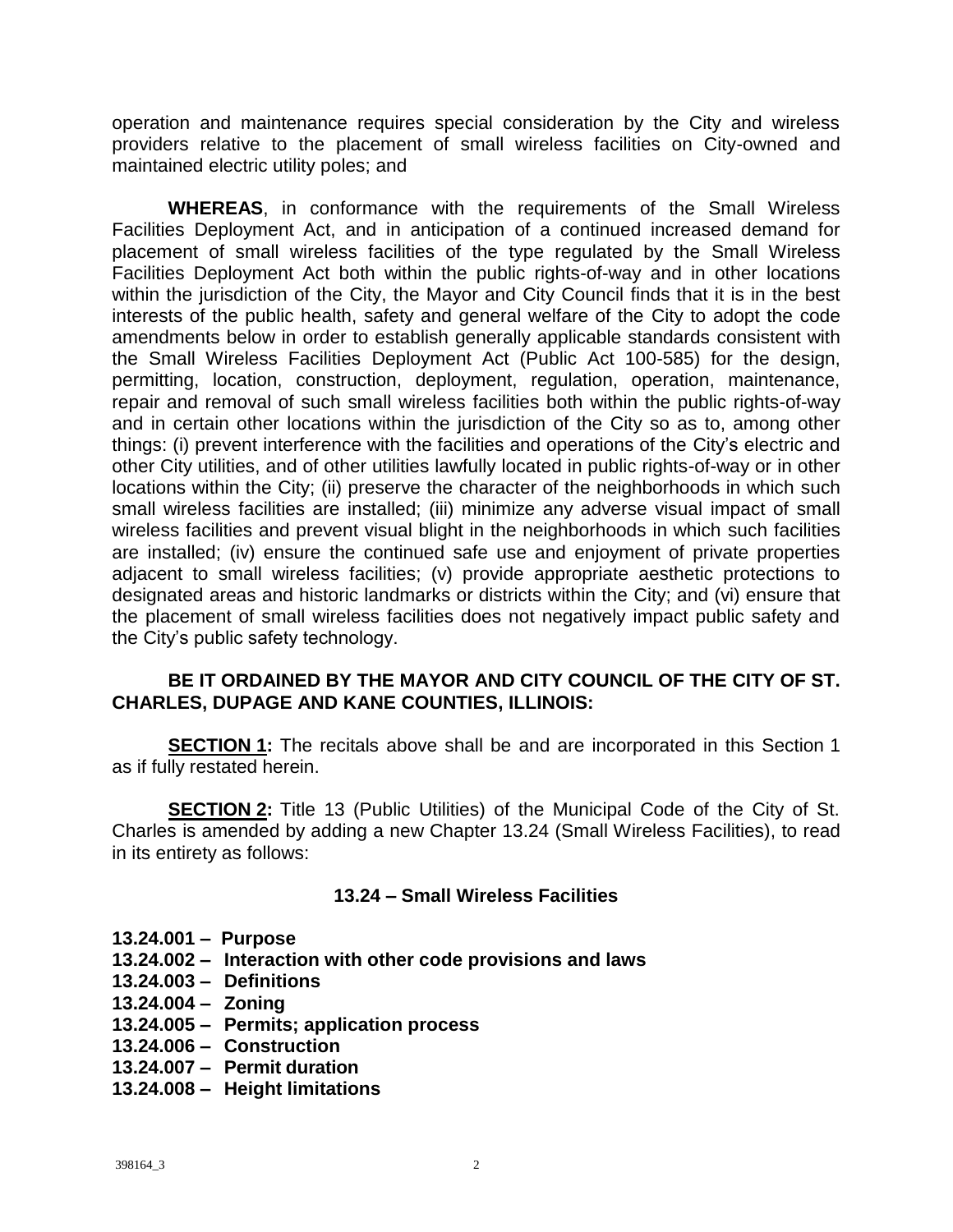- **13.24.009 General requirements**
- **13.24.010 Stealth, concealment and design standards**
- **13.24.011 Reservation of city utility pole space**
- **13.24.012 Applicability of existing agreements**
- **13.24.013 Collocation on city owned infrastructure**
- **13.24.014 Notice of sale or transfer**
- **13.24.015 Abandonment**
- **13.24.016 Dispute resolution**
- **13.24.017 Indemnification**
- **13.24.018 Insurance**
- **13.24.019 Maintenance of small wireless facilities**
- **13.24.020 Revocation of permit**
- **13.24.021 Exceptions to applicability**

### **13.24.001 - Purpose**

Consistent with the requirements of the Small Wireless Facilities Deployment Act (Public Act 100-585), and in anticipation of a continued increased demand for placement of small wireless facilities of the type regulated by the Act both within the public rights-of-way and in other locations within the jurisdiction of the City, the City Council has found it to be in the best interests of the public health, safety and general welfare of the City to adopt the code amendments set forth in this chapter in order to establish generally applicable standards for the design, permitting, location, construction, deployment, regulation, operation, maintenance, repair and removal of such small wireless facilities both within the public rights-of-way and in other locations within the jurisdiction of the City so as to, among other things:

A. Prevent interference with the facilities and operations of the City's electric and other City utilities, and of other utilities lawfully located both within public rights-of-way and in other locations within the jurisdiction of the City;

B. Preserve the character of the neighborhoods in which such small wireless facilities are installed;

C. Minimize any adverse visual impact of small wireless facilities and prevent visual blight in the neighborhoods in which such facilities are installed;

D. Ensure the continued safe use and enjoyment of private properties adjacent to small wireless facilities;

E. Provide appropriate aesthetic protections to any designated historic landmarks or districts within the City; and

F. Ensure that the placement of small wireless facilities does not negatively impact public safety and the City's public safety technology.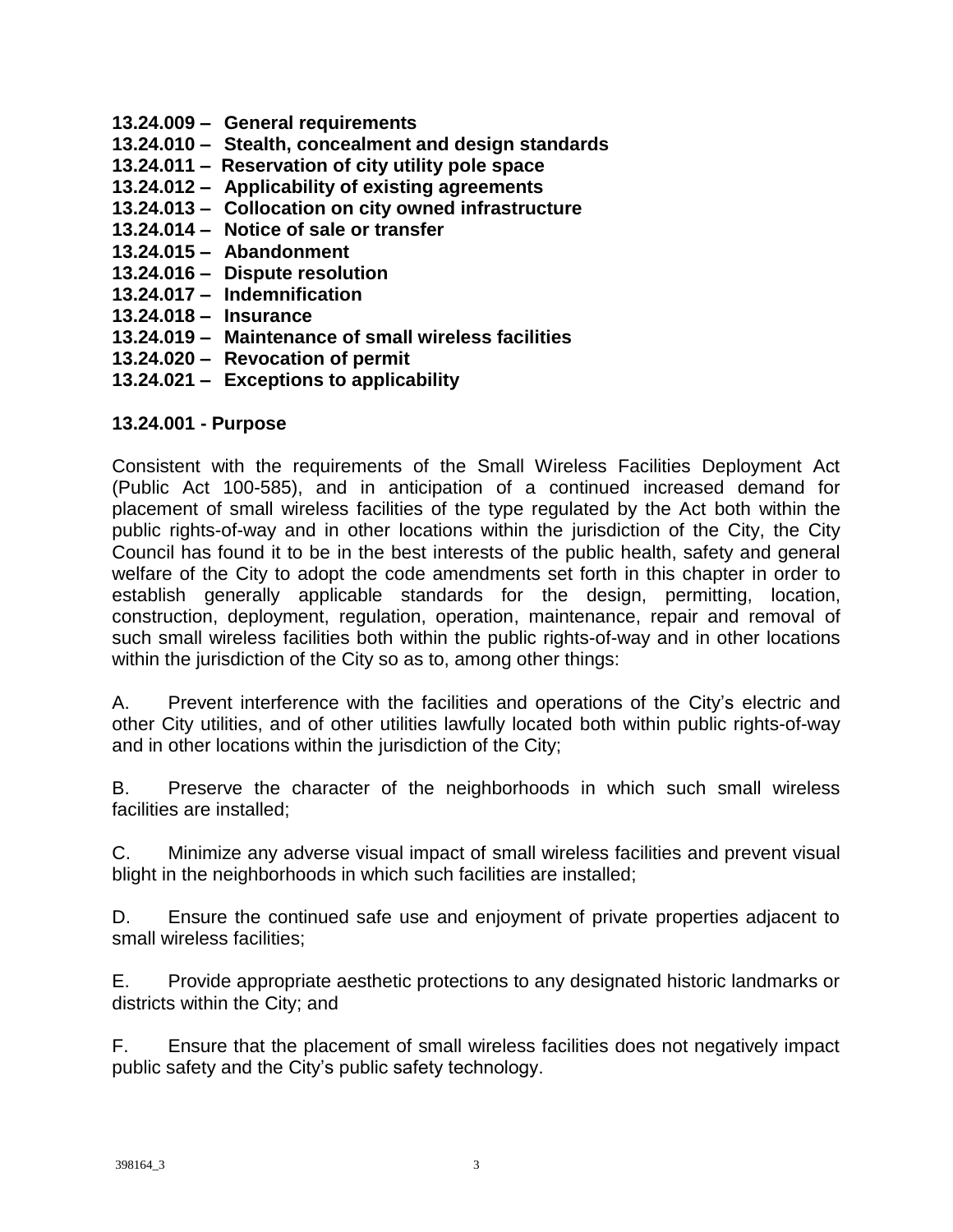#### **13.24.002 - Interaction with other code provisions and laws**

A. Other Code Provisions. The provisions of this chapter are intended to supplement general requirements and standards relative to the siting of telecommunication facilities and generally applicable requirements for construction within public rights-of-way set forth elsewhere within this code, including but not limited to the regulations set forth in chapter 13.22 (Construction of Utility Facilities in the Rights-of-Way) and chapter 13.08 (Electricity). In the event of a conflict, however, the provisions of this chapter shall control in all matters involving small wireless facilities, as defined below.

B. State and Federal Laws. In the event that applicable federal or State laws or regulations conflict with the requirements of this chapter, a wireless provider shall comply with the requirements of this chapter to the maximum extent possible without violating such federal or State laws or regulations.

#### **13.24.003 - Definitions**

As used in this chapter, the following terms shall have the following meanings:

"Act" means the Small Wireless Facilities Deployment Act (Public Act 100-585).

"Antenna" means communications equipment that transmits or receives electromagnetic radio frequency signals used in the provision of wireless services.

"Applicable codes" means uniform building, fire, electrical, plumbing, or mechanical codes adopted by a recognized national code organization or local amendments to those codes, including the National Electric Safety Code.

"Applicant" means any person who submits an application and is a wireless provider.

"Application" means a request submitted by an applicant to the City for a permit to collocate small wireless facilities, and a request that includes the installation of a new utility pole for such collocation, as well as any applicable fee for the review of such application.

"Authority" means the City or other unit of local government that has jurisdiction and control for use of public rights-of-way as provided by the Illinois Highway Code for placements within public rights-of-way or has zoning or land use control for placements not within public rights-of-way.

"City" means the City of St. Charles, DuPage and Kane Counties, Illinois.

"City utility pole" means a utility pole owned or operated by the City in public rights-ofway.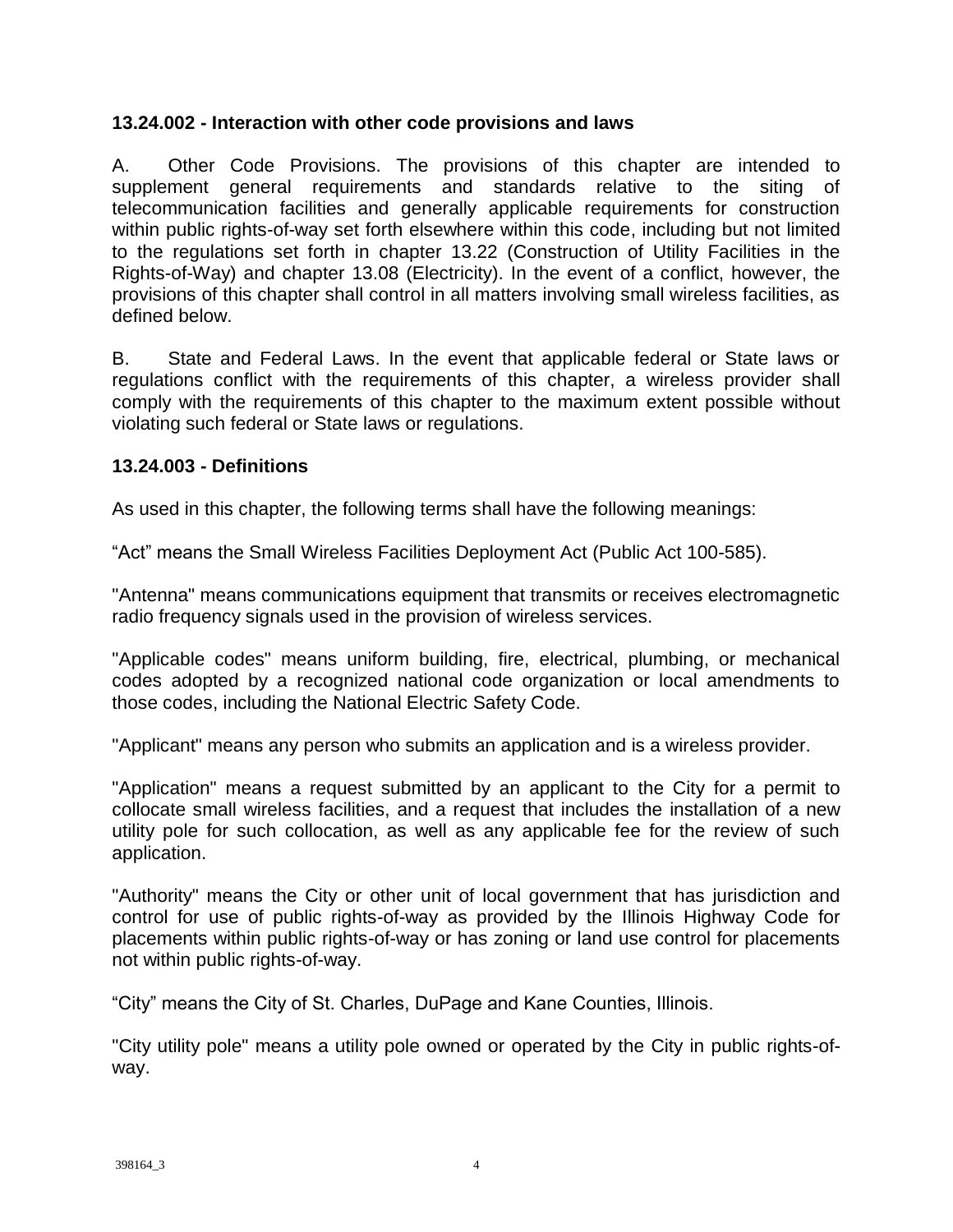"Collocate" or "collocation" means to install, mount, maintain, modify, operate, or replace wireless facilities on or adjacent to a wireless support structure or utility pole, whether existing or new.

"Communications service" means cable service, as defined in 47 U.S.C. 522(6), as amended; information service, as defined in 47 U.S.C. 153(24), as amended; telecommunications service, as defined in 47 U.S.C. 153(53), as amended; mobile service, as defined in 47 U.S.C. 153(33), as amended; or wireless service other than mobile service.

"Communications service provider" means a cable operator, as defined in 47 U.S.C. 522(5), as amended; a provider of information service, as defined in 47 U.S.C. 153(24), as amended; a telecommunications carrier, as defined in 47 U.S.C.153(51), as amended; or a wireless provider.

"FCC" means the Federal Communications Commission of the United States.

"Fee" means a one-time charge.

"Historic district" or "historic landmark" means a building, property, or site, or group of buildings, properties, or sites that are either (i) listed in the National Register of Historic Places or formally determined eligible for listing by the Keeper of the National Register, the individual who has been delegated the authority by the federal agency to list properties and determine their eligibility for the National Register, in accordance with Section VI.D.1.a.i through Section VI.D.1.a.v of the Nationwide Programmatic Agreement codified at 47 CFR Part 1, Appendix C; or (ii) designated as a locally landmarked building, property, site, or historic district by an ordinance adopted by the City pursuant to a preservation program that meets the requirements of the Certified Local Government Program of the Illinois State Historic Preservation Office or where such certification of the preservation program by the Illinois State Historic Preservation Office is pending.

"Law" means a federal or State statute, common law, code, rule, regulation, order, or local ordinance or resolution.

"Micro wireless facility" means a small wireless facility that is not larger in dimension than twenty-four (24) inches in length, fifteen (15) inches in width, and twelve (12) inches in height and that has an exterior antenna, if any, no longer than eleven (11) inches.

"Permit" means a written authorization required by the City or other permitting authority to perform an action or initiate, continue, or complete a project.

"Person" means an individual, corporation, limited liability company, partnership, association, trust, or other entity or organization, including an authority.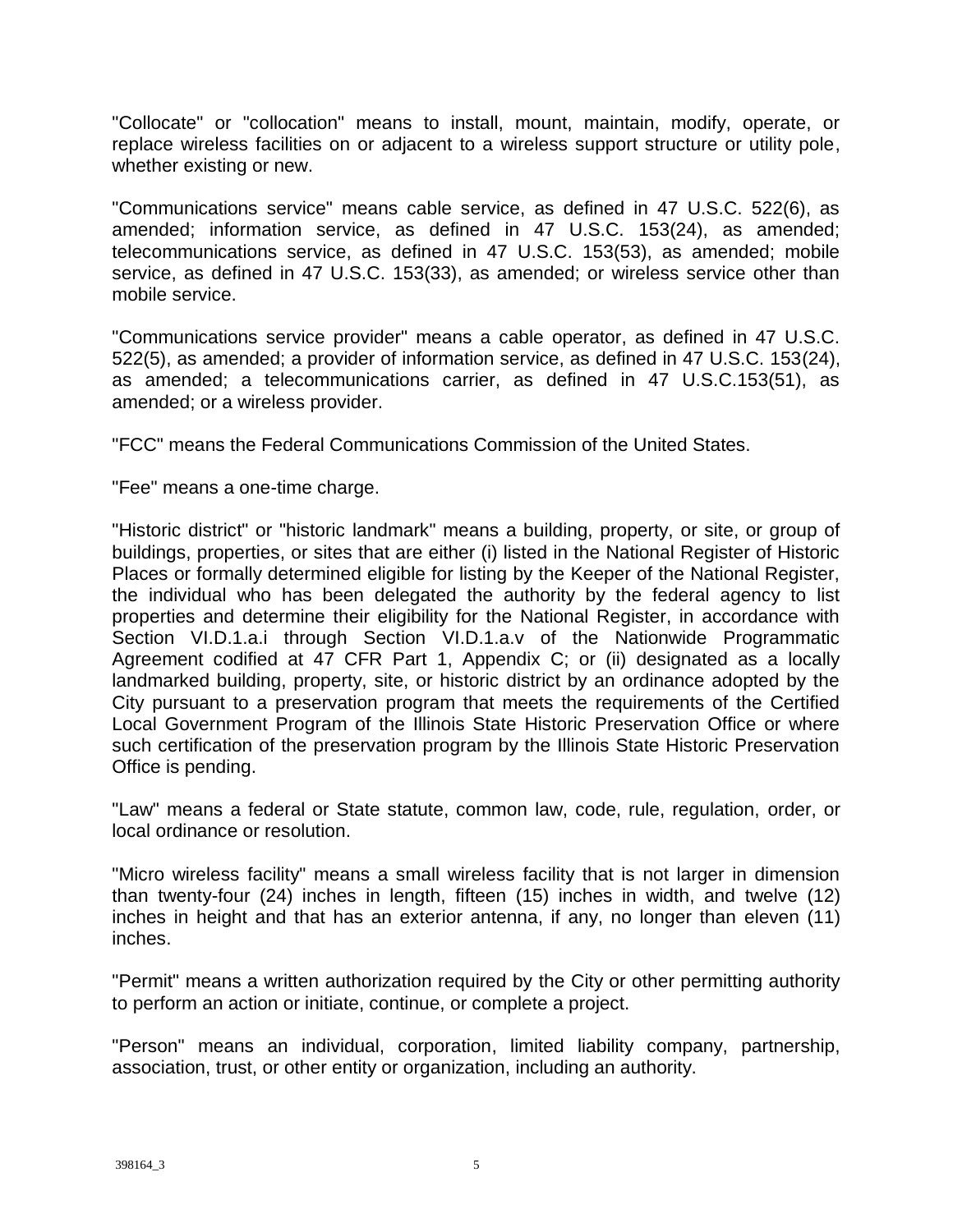"Public safety agency" means the functional division of the federal government, the State, a unit of local government, or a special purpose district located in whole or in part within this State, that provides or has authority to provide firefighting, police, ambulance, medical, or other emergency services to respond to and manage emergency incidents.

"Public Utility" shall have the same meaning as set forth in Section 3-105 of the Public Utilities Act, 220 ILCS 5/3-105.

"Rate" means a recurring charge.

"Right-of-way" means the area on, below, or above a public roadway, highway, street, public sidewalk, alley, or utility easement dedicated for compatible use. "Right-of-way" does not include authority-owned aerial lines.

"Small wireless facility" means a wireless facility that meets both of the following qualifications: (i) each antenna is located inside an enclosure of no more than six (6) cubic feet in volume or, in the case of an antenna that has exposed elements, the antenna and all of its exposed elements could fit within an imaginary enclosure of no more than six (6) cubic feet; and (ii) all other wireless equipment attached directly to a utility pole associated with the facility is cumulatively no more than twenty-five (25) cubic feet in volume. The following types of associated ancillary equipment are not included in the calculation of equipment volume: electric meter, concealment elements, telecommunications demarcation box, ground-based enclosures, grounding equipment, power transfer switch, cut-off switch, and vertical cable runs for the connection of power and other services.

"Structural Engineer" means a person licensed under the laws of the State of Illinois to practice structural engineering.

"Utility pole" means a pole or similar structure that is used in whole or in part by a communications service provider or for electric distribution, lighting, traffic control, or a similar function.

"Wireless facility" means equipment at a fixed location that enables wireless communications between user equipment and a communications network, including: (i) equipment associated with wireless communications; and (ii) radio transceivers, antennas, coaxial or fiber-optic cable, regular and backup power supplies, and comparable equipment, regardless of technological configuration. "Wireless facility" includes small wireless facilities. "Wireless facility" does not include: (i) the structure or improvements on, under, or within which the equipment is collocated; or (ii) wireline backhaul facilities, coaxial or fiber optic cable that is between wireless support structures or utility poles or coaxial, or fiber optic cable that is otherwise not immediately adjacent to or directly associated with an antenna.

"Wireless infrastructure provider" means any person authorized to provide telecommunications service in the State that builds or installs wireless communication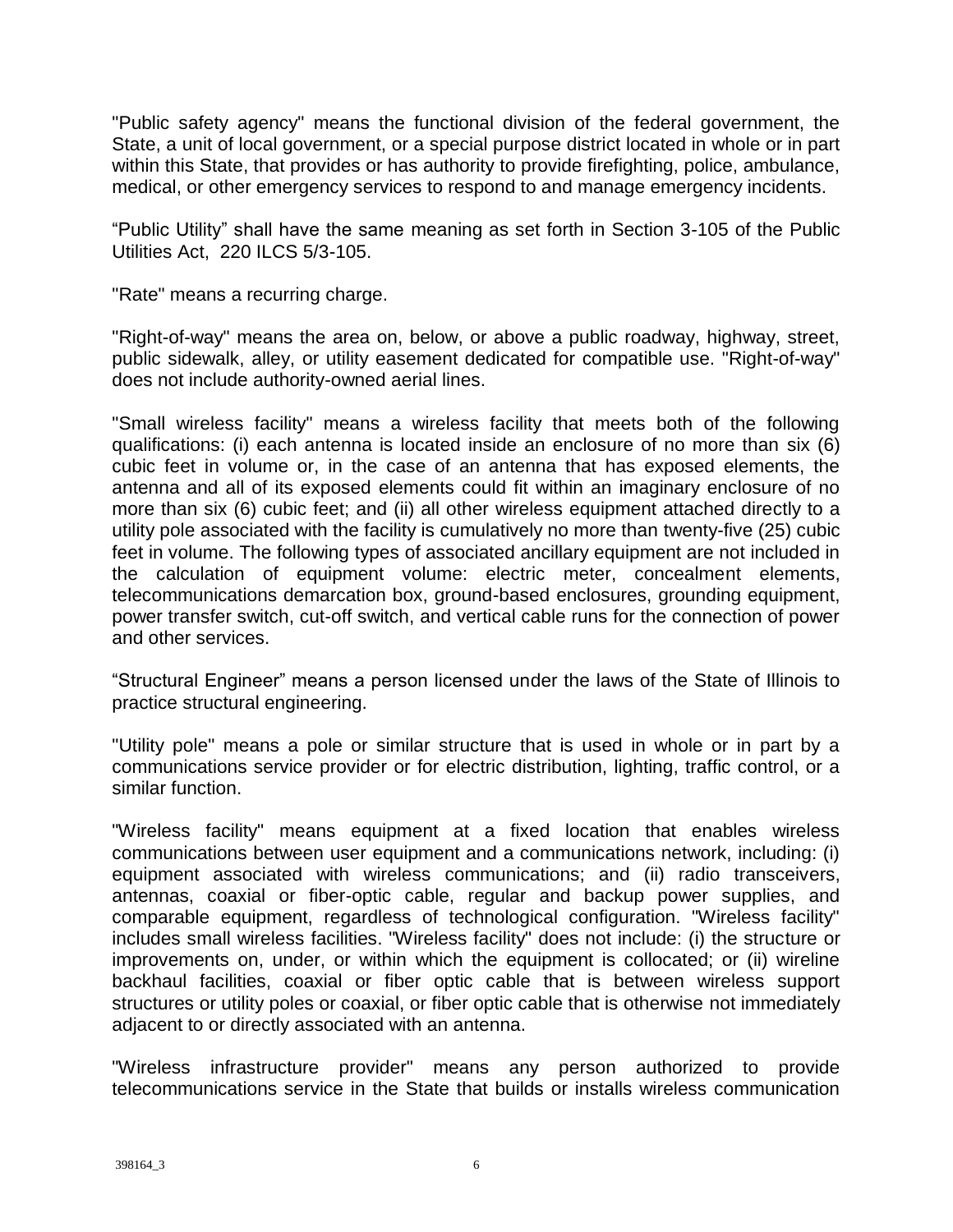transmission equipment, wireless facilities, wireless support structures, or utility poles and that is not a wireless services provider but is acting as an agent or a contractor for a wireless services provider for the application submitted to the City.

"Wireless provider" means a wireless infrastructure provider and/or a wireless services provider. This does not include, and expressly excludes, any person who is providing service to or for a private niche market.

"Wireless services" means any services provided to the general public, including a particular class of customers, and made available on a nondiscriminatory basis using licensed or unlicensed spectrum, whether at a fixed location or mobile, provided using wireless facilities.

"Wireless services provider" means a person who provides wireless services.

"Wireless support structure" means a freestanding structure, such as a monopole; tower, either guyed or self-supporting; billboard; or other existing or proposed structure designed to support or capable of supporting wireless facilities. "Wireless support structure" does not include a utility pole.

### **13.24.004 – Zoning**

Small wireless facilities shall be classified as permitted uses and shall not be subject to zoning review, if collocated in rights-of-way in any zoning district, or outside rights-of-way in the following zoning districts:

BL Local Business District;

BC Community Business District;

BR Regional Business District;

O-R Office/Research District;

- M-1 Special Manufacturing District; and
- M-2 Limited Manufacturing District.

In all other zoning districts, the City's normal zoning approvals, processes and restrictions shall apply, if zoning approval, processes or restrictions are required by the City's zoning ordinance.

### **13.24.005 - Permits; Application Process**

Unless otherwise specifically exempted in this chapter, a permit to collocate a small wireless facility within the City is required in all cases. Permits are subject to the following: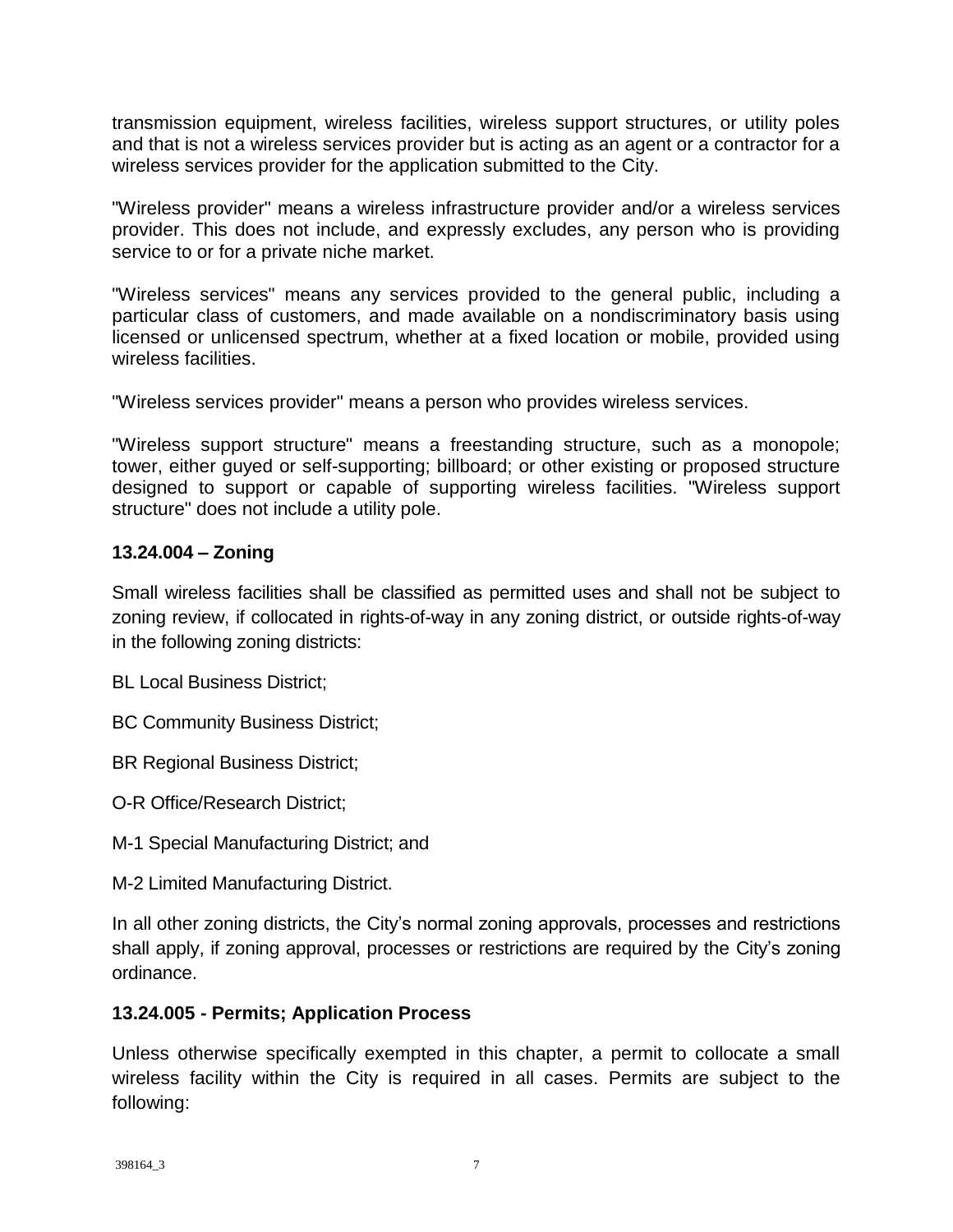A. Permit Applications: Permit applications for the collocation of small wireless facilities shall be made on a form provided by the City for such purpose. In addition to any generally applicable information required of other communications service providers or for other installations in the public right-of-way, applicants must, when requesting to collocate small wireless facilities on a utility pole or wireless support structure, provide the following information:

1. Site specific structural integrity and, for a City utility pole, make-ready analysis prepared by a structural engineer, as that term is defined in Section 4 of the Structural Engineering Practice Act of 1989;

2. The location where each proposed small wireless facility or utility pole would be installed and digital photographs of the location and its immediate surroundings depicting the utility poles or structures on which each proposed small wireless facility would be mounted or location where utility poles or structures would be installed. The photographs shall include a digital photo simulation of the proposed location providing "before and after" views demonstrating the true visual impact of the proposed small wireless facilities on the surrounding environment;

3. Specifications and drawings prepared by a structural engineer, as that term is defined in Section 4 of the Structural Engineering Practice Act of 1989, for each proposed small wireless facility covered by the application as it is proposed to be installed;

4. The equipment type and model numbers for the antennas and all other equipment associated with the small wireless facility;

5. A proposed schedule for the installation and completion of each small wireless facility covered by the application, if approved;

6. Certification that, to the best of the applicant's knowledge, the collocation complies with the written design standards established by the City, and with the various other requirements set forth in this chapter and code;

7. Copies of all licenses, permits and approvals required by or from the City (i.e. zoning approval, where required), other agencies and units of government with jurisdiction over the design, construction, location and operation of said small wireless facility. The applicant shall maintain such licenses, permits and approvals in full force and effect and provide evidence of renewal or extension thereof when granted; and

8. In the event the small wireless facility is proposed to be attached to an existing utility pole or wireless support structure owned by an entity other than the City,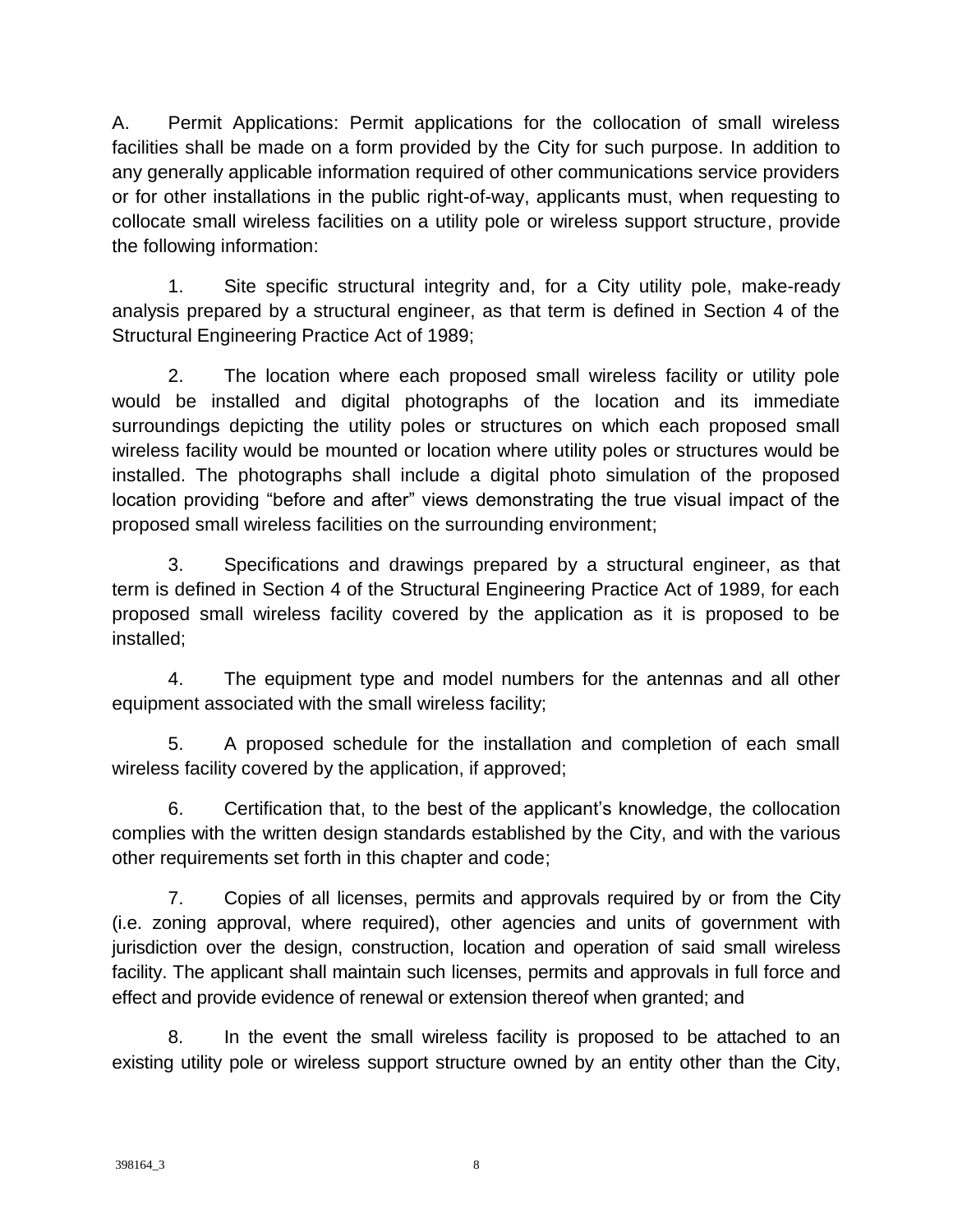legally competent evidence of the consent of the owner of such pole or wireless support structure to the proposed collocation.

B. Means of Submission: Permit applications, along with all supporting information, for the collocation of small wireless facilities shall be submitted by personal delivery or by other means approved by the City.

C. Multiple Applications for Same Location: Multiple applications for collocation on the same utility pole or wireless support structure shall be processed based on a first fully complete application, first-served basis.

D. Permit Application Fees: All applications for collocation of small wireless facilities shall be accompanied by a nonrefundable application fee in the following amounts:

| Request to collocate a small wireless<br>facility that includes the installation of<br>a new utility pole                                                   | \$1,000.00                           |
|-------------------------------------------------------------------------------------------------------------------------------------------------------------|--------------------------------------|
| Request to collocate a single small<br>wireless facility on an existing utility<br>pole or wireless support structure                                       | \$650.00                             |
| Request to collocate multiple small<br>wireless facilities on existing utility<br>poles or wireless support structures<br>addressed in a single application | \$350.00 per small wireless facility |

E. Permit review timelines:

1. Completeness of Application: Requests for the collocation of small wireless facilities shall be reviewed for conformance with the requirements of the Act, this chapter, and other applicable provisions of this code. Within thirty (30) days after receiving an application, the City must determine whether the application is complete and notify the applicant. If an application is incomplete, the City must specifically identify the missing information. Processing deadlines are tolled from the time the City sends a notice of incompleteness to the time the applicant provides the missing information.

An application shall be deemed complete if the City fails to provide notification to the applicant within thirty (30) days of the date when all documents, information, and fees specifically enumerated in the City's permit application form are submitted by the applicant to the City.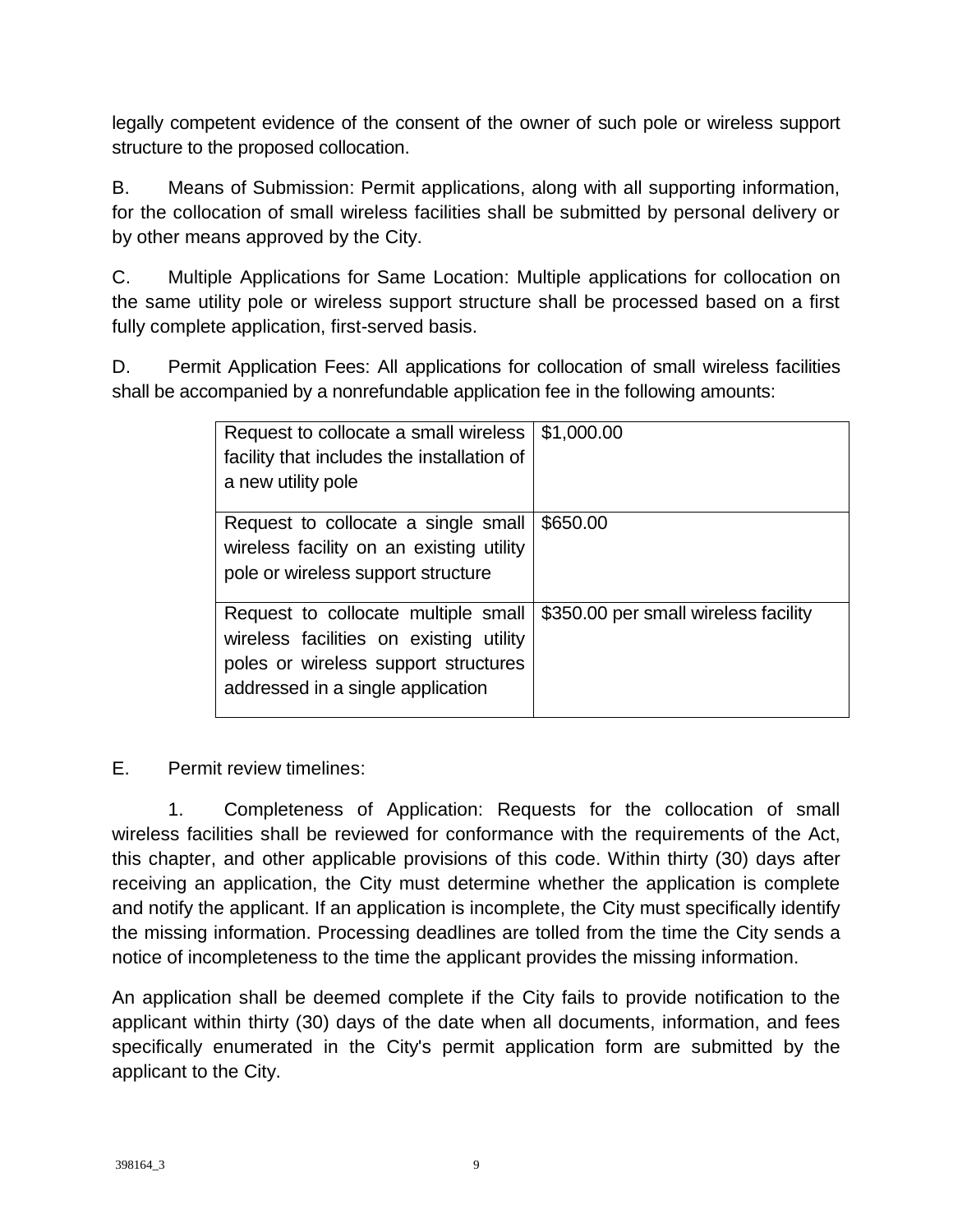2. Existing Pole or Wireless Support Structure: Requests for the collocation of small wireless facilities on an existing utility pole or wireless support structure shall be processed on a nondiscriminatory basis and either approved or denied within ninety (90) days of submission of a completed application. A permit application shall be deemed approved if the City fails to approve or deny the application within ninety (90) days, subject to the following: if an applicant intends to proceed with the permitted activity on a deemed approved basis, the applicant shall notify the City in writing of its intention to invoke the deemed approved remedy no sooner than seventy-five (75) days after the submission of a completed application. The permit shall be deemed approved on the later of the ninetieth  $(90<sup>th</sup>)$  day after submission of the completed application, or the tenth  $(10<sup>th</sup>)$  day after receipt of the deemed approved notice by the City. Receipt of a deemed approved notice by the City shall not preclude the City from denying the permit within the allowed time limit.

3. New Utility Pole: Requests for the collocation of small wireless facilities that include the installation of a new utility pole shall be processed on a nondiscriminatory basis and either approved or denied within one hundred and twenty (120) days of submission of a completed application. A permit application shall be deemed approved if the City fails to approve or deny the application within one hundred twenty (120) days, subject to the following: if an applicant intends to proceed with the permitted activity on a deemed approved basis, the applicant shall notify the City in writing of its intention to invoke the deemed approved remedy no sooner than one hundred five (105) days after the submission of a completed application. The permit shall be deemed approved on the later of the one hundred twentieth  $(120<sup>th</sup>)$  day after submission of the completed application, or the tenth  $(10<sup>th</sup>)$  day after receipt of the deemed approved notice by the City. Receipt of a deemed approved notice by the City shall not preclude the City from denying the permit within the allowed time limit.

F. Tolling: The time limitations for approval or denial of applications shall be tolled by notice to an applicant that its application is incomplete as set forth above, upon mutual agreement of the parties, or by a local, State or federal disaster declaration or similar emergency that causes a delay.

G. Pole Replacement: Permit approval shall be conditioned on the replacement of a utility pole or wireless support structure at the applicant's sole cost where such replacement is deemed necessary for compliance with the requirements of this chapter or code relative to the siting of small wireless facilities, or other applicable codes and regulations that concern public safety.

H. Denial: The City shall deny an application that does not meet the requirements of this chapter. The reasons for any denial of a permit shall be provided in a written notice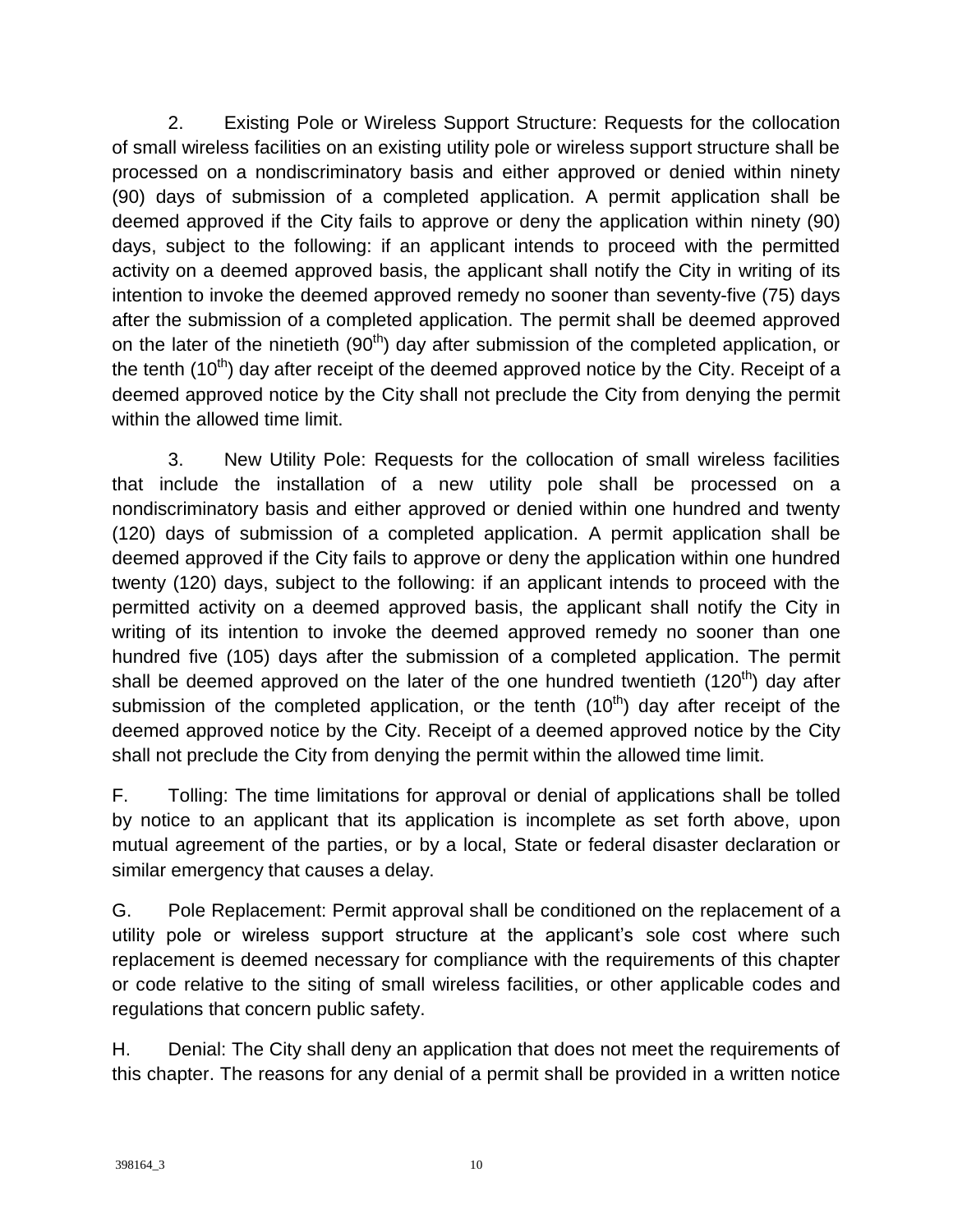of denial sent to the applicant, and shall include the specific code provisions or application conditions on which the denial is based.

I. Resubmittal After Denial: In the case of a permit denial, an applicant may cure the deficiencies identified in the notice of denial and resubmit a revised application once within thirty (30) days after the notice of denial is sent without payment of an additional application fee. The City shall have thirty (30) days to approve or deny the resubmitted application or it is deemed approved, if the applicant has notified the City of its intention to proceed with the permitted activity on a deemed approved basis, which notification may be submitted with the resubmitted application. Review of a resubmitted application is limited to the deficiencies cited in the original notice of denial. This subsection does not apply if a revised application is not resubmitted within thirty (30) days, or curing any deficiencies in the original application requires review of a new location, new or different structure for collocation, new antennas, or other wireless equipment associated with the small wireless facility. In such cases, a new application and application fee are required.

J. Consolidated Applications: Consolidated applications for small wireless facilities for the collocation of up to twenty-five (25) small wireless facilities shall be allowed if the collocations each involve substantially the same type of small wireless facility and substantially the same type of structure. Each consolidated application shall provide all the information required by this chapter for each small wireless facility at each location. If such an application includes incomplete information for one or more small wireless facility collocations, or includes requests for small wireless facilities that do not qualify for consolidated treatment, or that are otherwise denied, the City may remove such collocation requests from the application and treat them as separate requests. Separate permits may be issued for each collocation approved in a consolidated application.

K. Alternate Locations: If an applicant is seeking to install a new utility pole as part of its application, the City may propose that the small wireless facility be located on an existing utility pole or existing wireless support structure within one hundred (100) feet of the proposed collocation. The applicant shall accept the proposed alternate location so long as it has the right to use the location on reasonable terms and conditions, unless the alternate location imposes technical limits or additional material costs as determined by the applicant. If the applicant refuses an alternate location based on the foregoing, the applicant shall provide legally competent evidence in the form of a written certification, under oath, describing the property rights, technical limits or material cost reasons that prevent the alternate location from being utilized.

L. Exemptions: No application, permit approval or fee shall be required from a communications service provider authorized to occupy the right-of-way when the work in question is for: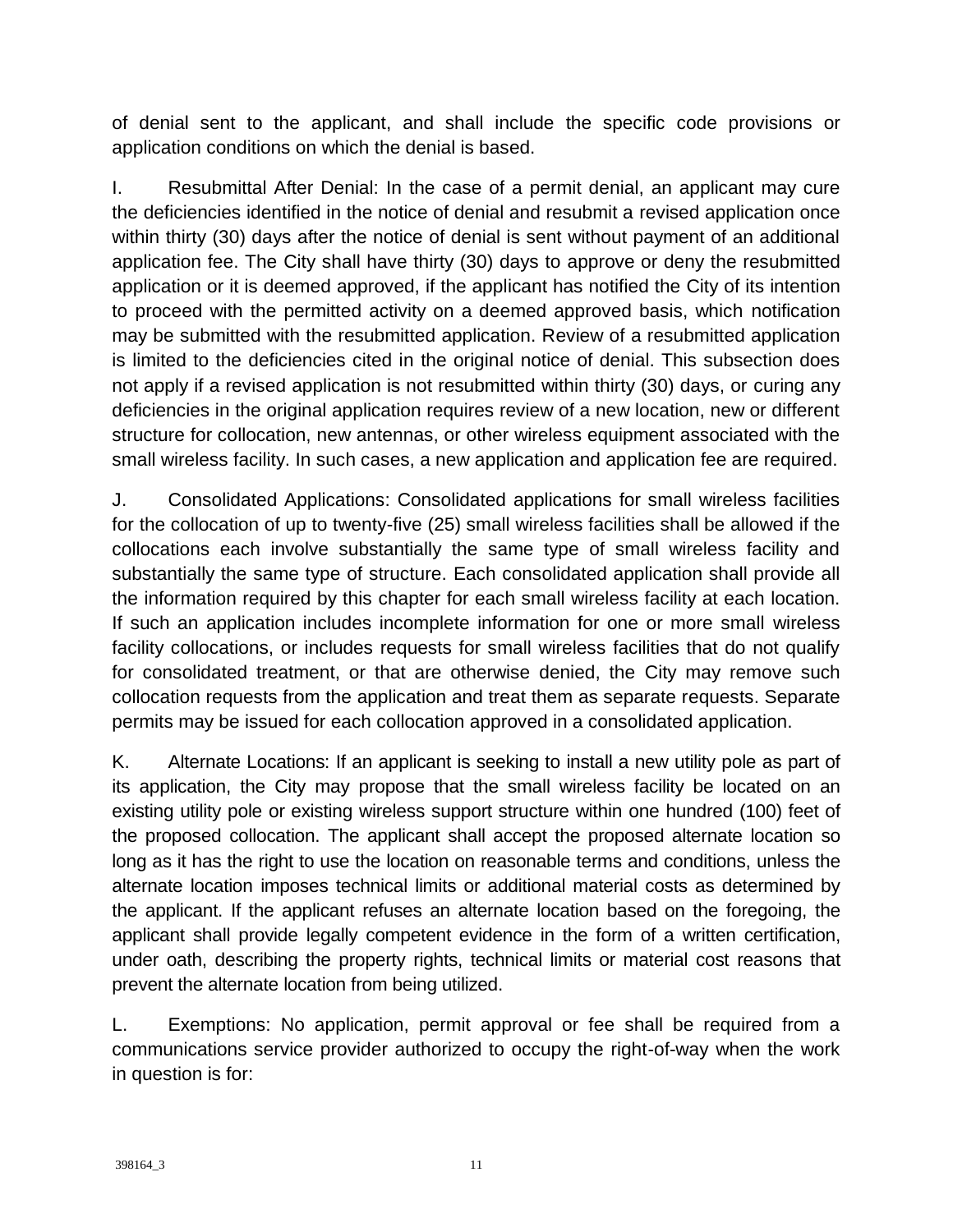1. Routine maintenance not requiring replacement of wireless facilities if the wireless provider notifies the City in writing at least forty-eight hours prior to the planned maintenance;

2. The replacement of wireless facilities with wireless facilities that are substantially similar, the same size, or smaller if the wireless provider notifies the City in writing at least ten (10) days prior to the planned replacement and includes equipment specifications, including (i) equipment type and model numbers, for the replacement of equipment consistent with the equipment specifications information required on a permit application for original installation; and (ii) information sufficient to establish that the replacement is substantially similar. The wireless provider shall provide all information necessary and requested by the City to establish that the replacement is substantially similar. The City has the sole right and responsibility to determine if a proposed small wireless facility is substantially similar to the existing small wireless facility; or

3. The installation, placement, maintenance, operation or replacement of micro wireless facilities that are suspended on cables that are strung between existing utility poles in compliance with applicable safety codes.

The foregoing shall not exempt communications service providers from City permitting requirements where traffic patterns are affected or lane closures are required.

## **13.24.006 – Construction**

Collocations for which permits are approved shall be completed within one hundred eighty (180) days of issuance of the permit, unless the City agrees to extend the period or a delay is caused by make-ready work for a City utility pole or by the lack of commercial power or backhaul availability at the site, provided the applicant has made a timely request within sixty (60) days after the issuance of the permit for commercial power or backhaul services, and the additional time to complete installation does not exceed three hundred sixty (360) days after issuance of the permit. Permits that are not completed within applicable timelines shall be void absent an extension granted in writing by the City.

### **13.24.007 - Permit Duration**

Permits issued for small wireless facilities pursuant to this chapter shall be valid for a period of five (5) years. Permits are subject to renewal at the end of the five (5) year permit period for a successive five (5) year term so long as the installation complies with the applicable code provisions in force at the time of renewal. A finding by the City at the time of a request for renewal that an installation does not comply with the applicable code provisions in force at the time of the renewal request shall be in writing. If the Act is repealed or found unconstitutional by a court of competent jurisdiction, all permits granted by the City under this chapter shall terminate at the end of their current term.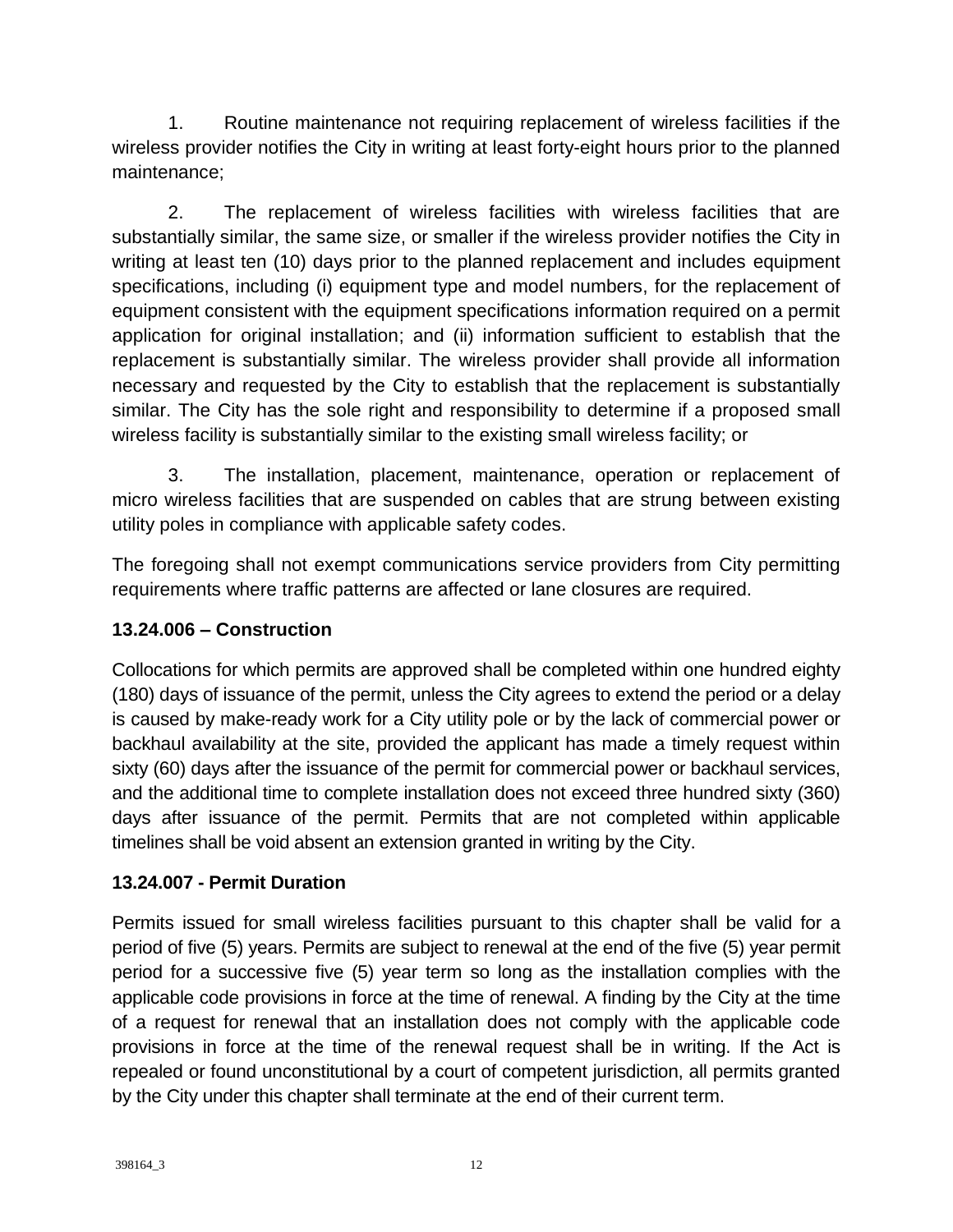## **13.24.008 - Height Limitations**

A. Antenna Installations: The maximum permitted height of a small wireless facility is ten (10) feet above the utility pole or wireless support structure on which the small wireless facility is collocated.

B. New Poles: The maximum permitted height of new or replacement utility pole or wireless support structure on which a small wireless facility is collocated is the higher of:

1. Ten (10) feet in height above the tallest existing utility pole, other than a utility pole supporting only wireless facilities, that is in place on the date the application is submitted, and that is located within three hundred (300) feet of the new or replacement utility pole or wireless support structure and that is in the same right-of-way within the City. The City may designate which intersecting right-of-way within three hundred (300) feet of the proposed utility pole or wireless support structures shall control the height limitation for such facility; or

- 2. Forty-five (45) feet above ground level.
- C. Waiver Process:

A Wireless provider may receive a waiver from the Director of Public Works from the maximum permitted height of a new pole set forth in this section, if the wireless provider can establish that:

1. Because of a particular unusual condition, a particular hardship or practical difficulty to the wireless provider would result, as distinguished from a mere inconvenience, and such hardship or difficulty has not been created by the wireless provider; and

2. Existing utility poles or wireless support structures, or a new utility pole at the maximum permitted height for a new pole allowed by this section cannot accommodate the wireless facility at a height necessary to function effectively, under reasonable terms and conditions; and

3. The use of existing utility poles or other wireless support structures, or a new utility pole at the maximum permitted height for a new pole allowed by this section, is not technically feasible.

## **13.24.009 - General Requirements**

A. Public Safety Technology: A wireless provider's operation of a small wireless facility may not interfere with the frequencies used by a public safety agency for public safety communications. A wireless provider must install small wireless facilities of the type and frequency that will not cause unacceptable interference with a public safety agency's communications equipment. Unacceptable interference is determined by and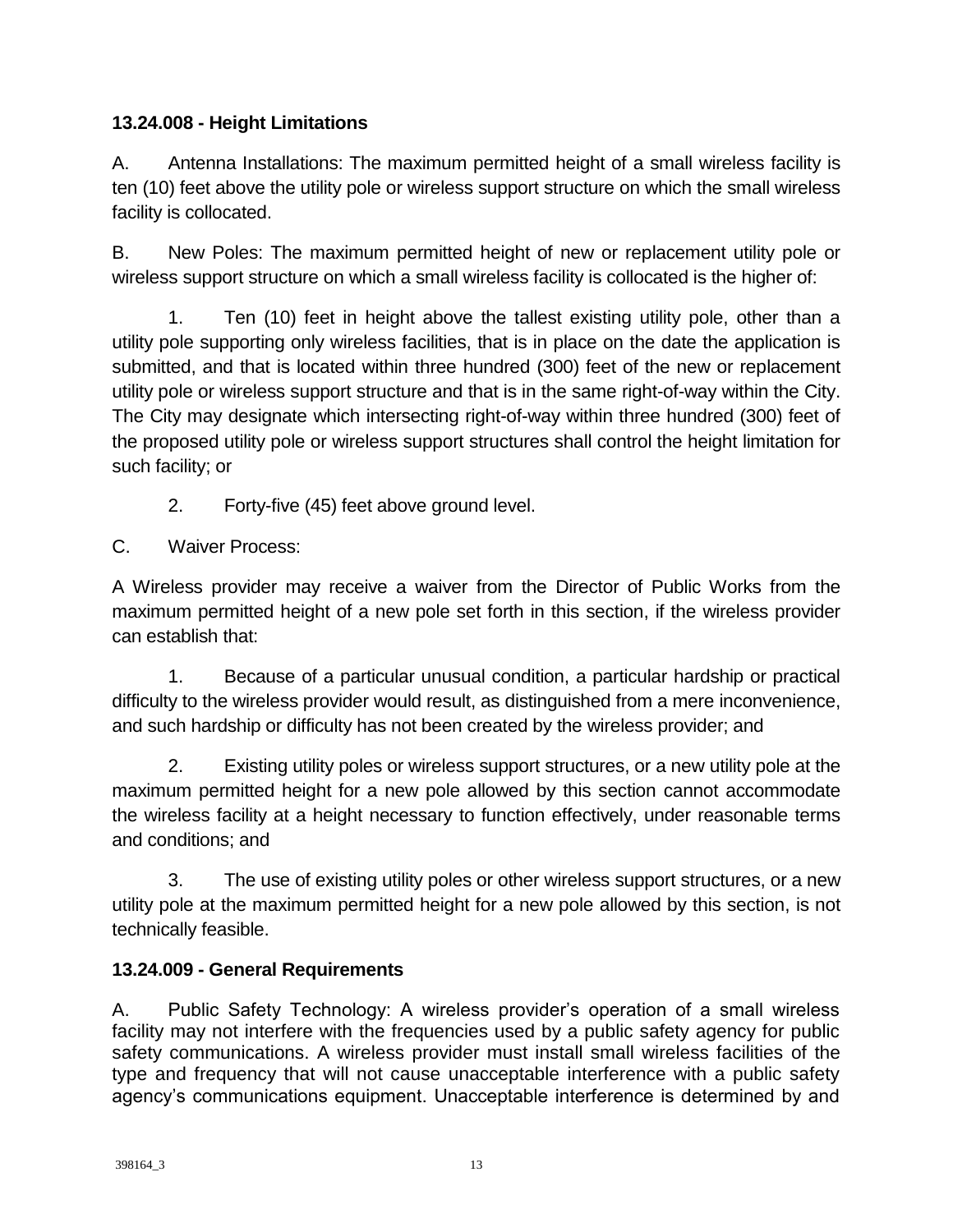measured in accordance with industry standards and the FCC's regulations addressing unacceptable interference to public safety spectrum or any other spectrum licenses by a public safety agency. If a small wireless facility causes such interference, and the wireless provider has been given written notice of the interference by the public safety agency, the wireless provider, at its own expense, shall take all reasonable steps necessary to correct and eliminate the interference, including, but not limited to, powering down the small wireless facility and later powering up the small wireless facility for intermittent testing, if necessary. The City may terminate a permit for a small wireless facility based on such interference if the wireless provider is not making a good faith effort to remedy the problem in a manner consistent with the abatement and resolution procedures for interference with public safety spectrum established by the FCC, including 47 CFR 22.970 through 47 CFR 22.973 and 47 CFR 90.672 through 47 CFR 90.675. The burden to establish the good faith effort shall be on the wireless provider, which shall timely deliver to the City all information necessary to demonstrate its efforts to resolve the interference consistent with the Code of Federal Regulations sections cited above. Failure to remedy the interference as required herein shall constitute a public nuisance and the small wireless facility may be abated through the procedures for abatement of such nuisances set forth in this code.

B. A wireless provider shall not construct or maintain any small wireless facility that:

1. Obstructs, impedes or hinders the usual travel or public safety on a rightof-way;

2. Obstructs the legal use of right-of-way by utility users;

3. Violates nondiscriminatory applicable codes;

4. Violates or conflicts with chapter 13.22 (Construction of Utility Facilities in the Rights-of-way) or other applicable regulations set forth in this code or otherwise adopted by the City, except to the extent such chapters, sections or regulations may be modified by the provisions of this chapter; or

5. Violates the federal Americans with Disabilities Act of 1990 (42 U.S.C. Section 12101 *et seq.*)

C. Contractual Requirements: Wireless providers shall comply with all requirements imposed by a contract between the City and any private property owner that concern design or construction standards applicable to utility poles and ground-mounted equipment located in the right-of-way.

D. Ground-Mounted Equipment: Wireless providers shall comply with the ground mounted equipment spacing requirements within rights-of-way as set forth in chapter 13.22 (Construction of Utility Facilities in the Rights-of-Way) of this code, including subsection 13.22.015.I. E. Undergrounding: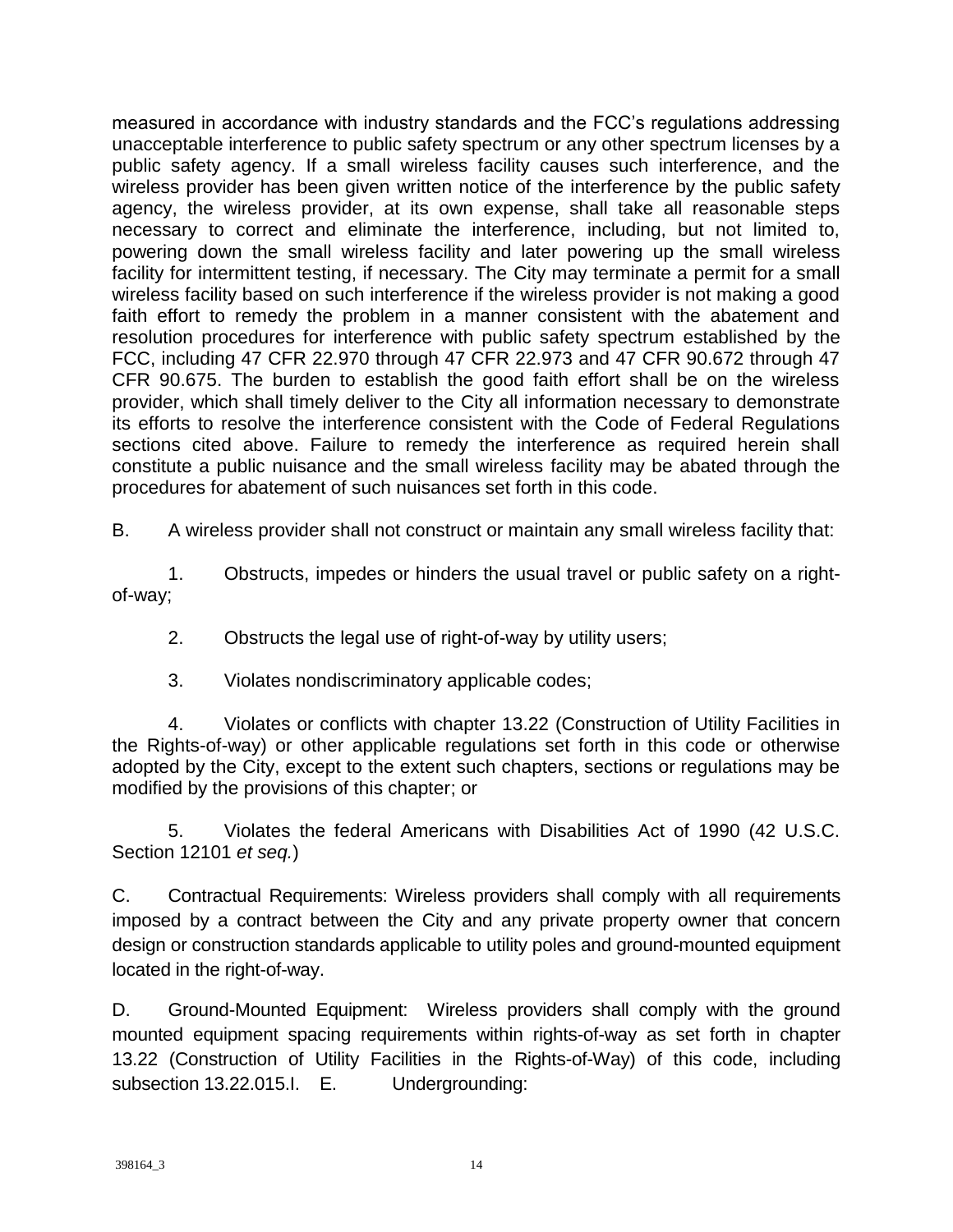1. The wireless provider shall comply with City code provisions or regulations concerning undergrounding requirements, if any, that prohibit the installation of new or the modification of existing utility poles or equipment in the right-of-way.

2. A Wireless Provider may receive a waiver from the Director of Public Works to allow small wireless facilities to be located above ground in an area where City ordinances or regulations prohibit or restrict above ground facilities if the wireless provider can establish that:

a. Underground equipment is not technically feasible and there is no reasonable alternative or location that is more aesthetically favorable to adjacent property owners and to effective use and management of the right-of-way; and

b. An above ground small wireless facility at the proposed location is necessary at the proposed location to provide coverage in a specified area; and

c. An above ground small wireless facility at the proposed location will not disrupt traffic or pedestrian circulation or constitute a safety hazard; and

d. An above ground small wireless facility at the proposed location will not interfere with public safety uses or frequencies; and

e. Space exists within the public right-of-way to accommodate the above ground small wireless facility at the proposed location; and

f. An above ground small wireless facility at the proposed location will not create a safety hazard; and

g. The above ground small wireless facility is located and designed in such a way so as to minimize its visual impact on adjacent properties; and

h. In any historical area, that the above ground small wireless facility will not detrimentally affect the historical nature of the area.

3. Screening for Ground Mounted Facilities. Where a ground-mounted facility is allowed, such equipment shall be screened around the perimeter in accordance with a landscape plan sealed by a professional landscape engineer. Plant materials shall include a mixture of deciduous and coniferous planting materials. The owner or wireless provider shall be responsible for maintenance of all landscaping as provided in the approved landscape plan.

4. Future Undergrounding: The City may, from time to time, make a decision to eliminate above-ground utility poles of a particular type generally, such as electric utility poles, in all or a significant portion of the City. In the event that such a utility pole has a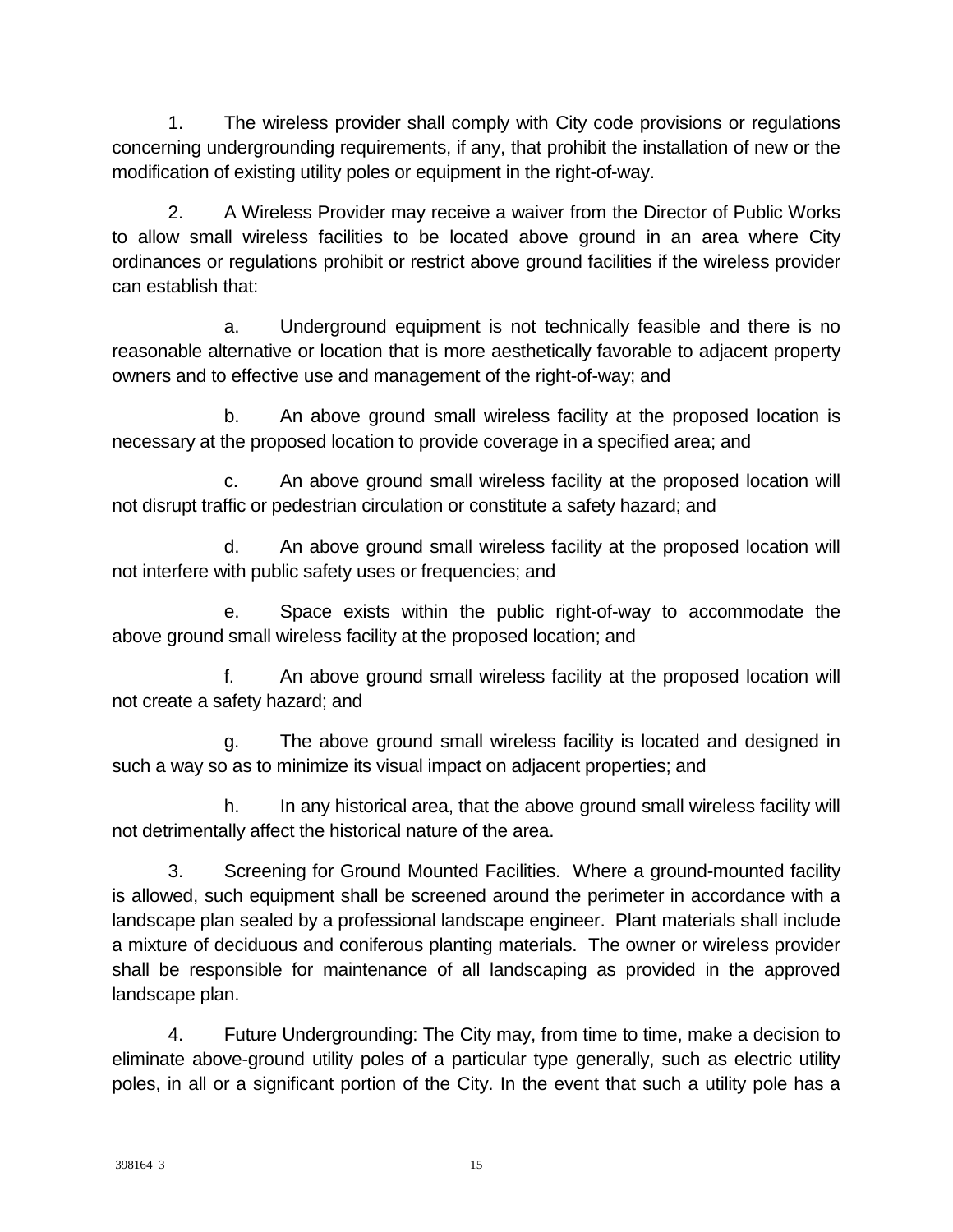collocated small wireless facility in place at the time of such a decision, the City shall either:

a. Continue to maintain the utility pole, or install and maintain a reasonable utility pole or wireless support structure for the collocation of the small wireless facility; or

b. Offer to sell the utility pole to the wireless provider at a reasonable cost, or allow the wireless provider to install its own utility pole so it can maintain service from that location.

F. Collocation Limits: Wireless providers shall not collocate small wireless facilities on City utility poles that are part of an electric distribution or transmission system within the communication worker safety zone of the pole or the electric supply zone of the pole.

However, the antenna and support equipment of the small wireless facility may be located in the communications space on the City utility pole and on the top of the pole, if not otherwise unavailable, if the wireless provider complies with applicable codes for work involving the top of the pole.

For purposes of this subsection, the terms "communications space", "communication worker safety zone", and "electric supply zone" have the meanings given to those terms in the National Electric Safety Code as published by the Institute of Electrical and Electronics Engineers.

G. Code Compliance: Wireless providers shall comply with applicable codes and local code provisions or regulations that concern public safety.

## **13.24.010 - Stealth, Concealment and Design Standards**

Every small wireless facility installation shall comply with the following standards:

A. General Stealth, Concealment and Design Standards: Installations shall comply with any stealth, concealment, design and aesthetic standards applicable to utility installations in the public right-of-way, as set forth in chapter 13.22 (Construction of Utility Facilities in the Rights-of-Way) of this code, as well as any written design standards that are generally applicable for decorative utility poles, or reasonable stealth, concealment, design and aesthetic requirements that are otherwise identified by the City in an ordinance, written policy adopted by the City Council, in the City's comprehensive plan, or in a written design plan that applies to other occupiers of the rights-of-way, including on a historic landmark or in a historic district.

B. Historic Districts and Landmarks: For areas designated as historic districts, or on buildings or structures designated as historic landmarks pursuant to chapter 17.32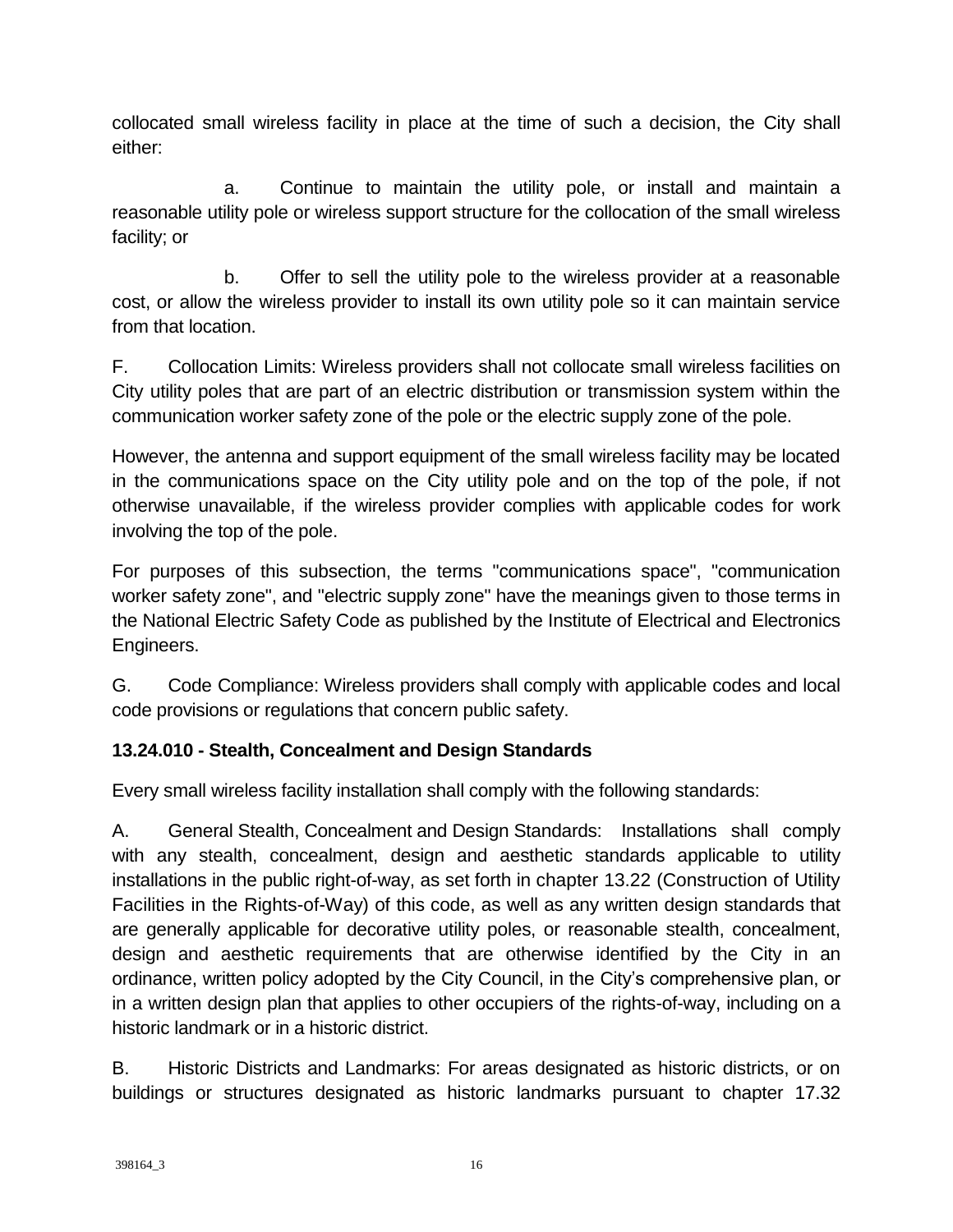(Historic Preservation) of this code, in addition to the stealth, concealment and design requirements referenced above, the following additional restrictions/conditions apply to the installation of small wireless facilities:

1. Small wireless facilities and wireless support structures shall be comprised of materials that are consistent with the surrounding elements so as to blend architecturally with any buildings or structures designated as historic landmarks or located within a designated historic district, and shall be designed to blend with the surrounding historical landmarks and/or district in design and color.

2. No ground-mounted equipment enclosures shall be permitted within a designated historic district except as approved by the City as stealth installations.

3. Small wireless facilities shall be mounted on high mast poles within designated historic district, if available, as opposed to on City-owned ornamental street lights.

4. Small wireless facilities shall not be mounted upon City-owned ornamental street lights except in cases where the equipment enclosure is concealed within the base of the ornamental street light, and the antenna and its related shroud is incorporated in a seamless enclosure on the top of the ornamental street light, pursuant to applicable City design standards and as approved by the Director of Public Works.

C. Historic District or Landmark Limitations:

1. Any stealth, concealment and design standards in a historic district or on a historic landmark, including restrictions on a specific category of utility poles, may not have the effect of prohibiting any provider's technology. Such stealth, concealment and design measures shall not be considered a part of the small wireless facility for purposes of the size restrictions of a small wireless facility.

2. This subsection shall not be construed to limit the City's enforcement of historic preservation in conformance with the requirements adopted pursuant to the Illinois State Agency Historic Resources Preservation Act or the National Historic Preservation Act of 1966, 54 U.S.C. Section 300101 *et seq*., and the regulations adopted to implement those laws.

# **13.24.011 - Reservation of City Utility Pole Space**

The City may reserve space on City-owned utility poles for future public safety uses or for City electric utility uses. Such reservation may preclude collocation of small wireless facilities if the City reasonably determines that the City's utility pole cannot accommodate both uses.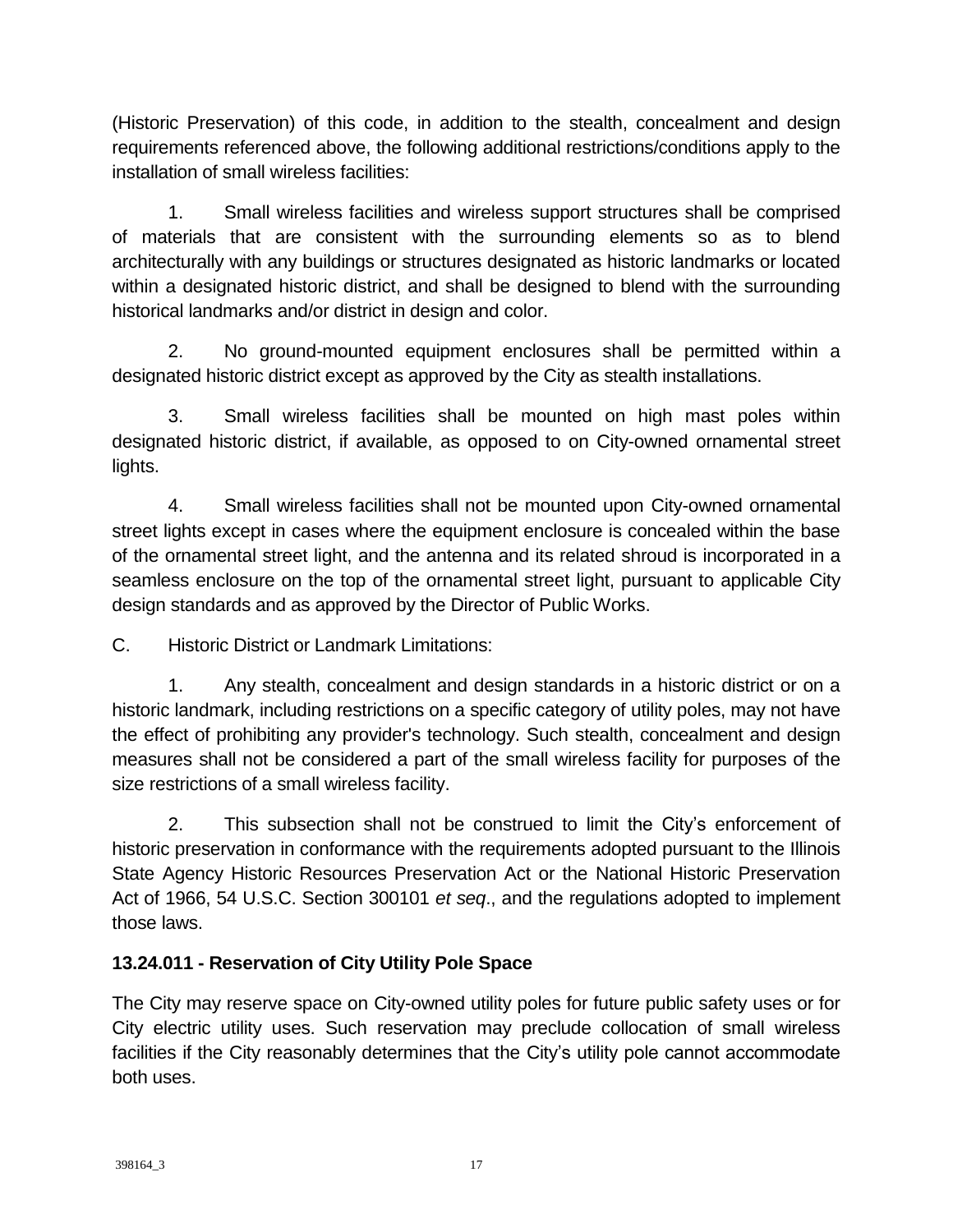### **13.24.012 - Applicability of Existing Agreements**

A. Existing Installations: Subject to any applicable termination provisions, where an existing agreement is in place between the City and a wireless provider relating to the collocation of small wireless facilities on City utility poles on June 1, 2018, such agreement may, in the discretion of the City, remain in effect for all small wireless facilities collocated on the City's utility poles pursuant to applications submitted prior to June 1, 2018.

B. Applications Received Between June 1, 2018 and June 1, 2020: Subject to any applicable termination provisions, where an existing agreement is in place between the City and a wireless provider relating to the collocation of small wireless facilities on City utility poles on June 1, 2018, such agreement may, in the discretion of the City, remain in effect for all small wireless facilities collocated on the City's utility poles pursuant to applications submitted after June 1, 2018, but prior to June 1, 2020, until June 1, 2020 or receipt by the City from the wireless provider of a notice that it is opting to accept the rates, fees and terms of this chapter and the Act received after June 1, 2020, whichever is later.

C. Applications Received After June 1, 2020: Subject to any applicable termination provisions, where an existing agreement is in place between the City and a wireless provider relating to the collocation of small wireless facilities on City utility poles on June 1, 2018, such agreement shall remain in effect for all small wireless facilities collocated on the City's utility poles pursuant to applications submitted after June 1, 2020, until receipt by the City of a notice from the wireless provider that it is accepting the rates, fees, terms and conditions of this chapter.

## **13.24.013 - Collocation on City Owned Infrastructure**

A. Fee: The annual fee to collocate a small wireless facility on a City-owned utility pole located in a right-of-way shall be the higher of:

1. \$200/year per small wireless facility; or

2. The actual, direct, and reasonable costs related to the wireless providers use of space on the pole.

B. Exception: Small wireless facilities collocated on City-owned utility poles located outside of public right-of-way are not subject to the rate limitations in this section.

C. Attachment Agreement: An attachment agreement in a form approved by the City is required for any collocation upon any City owned utility pole or wireless support structure.

### **13.24.014 - Notice of Sale or Transfer**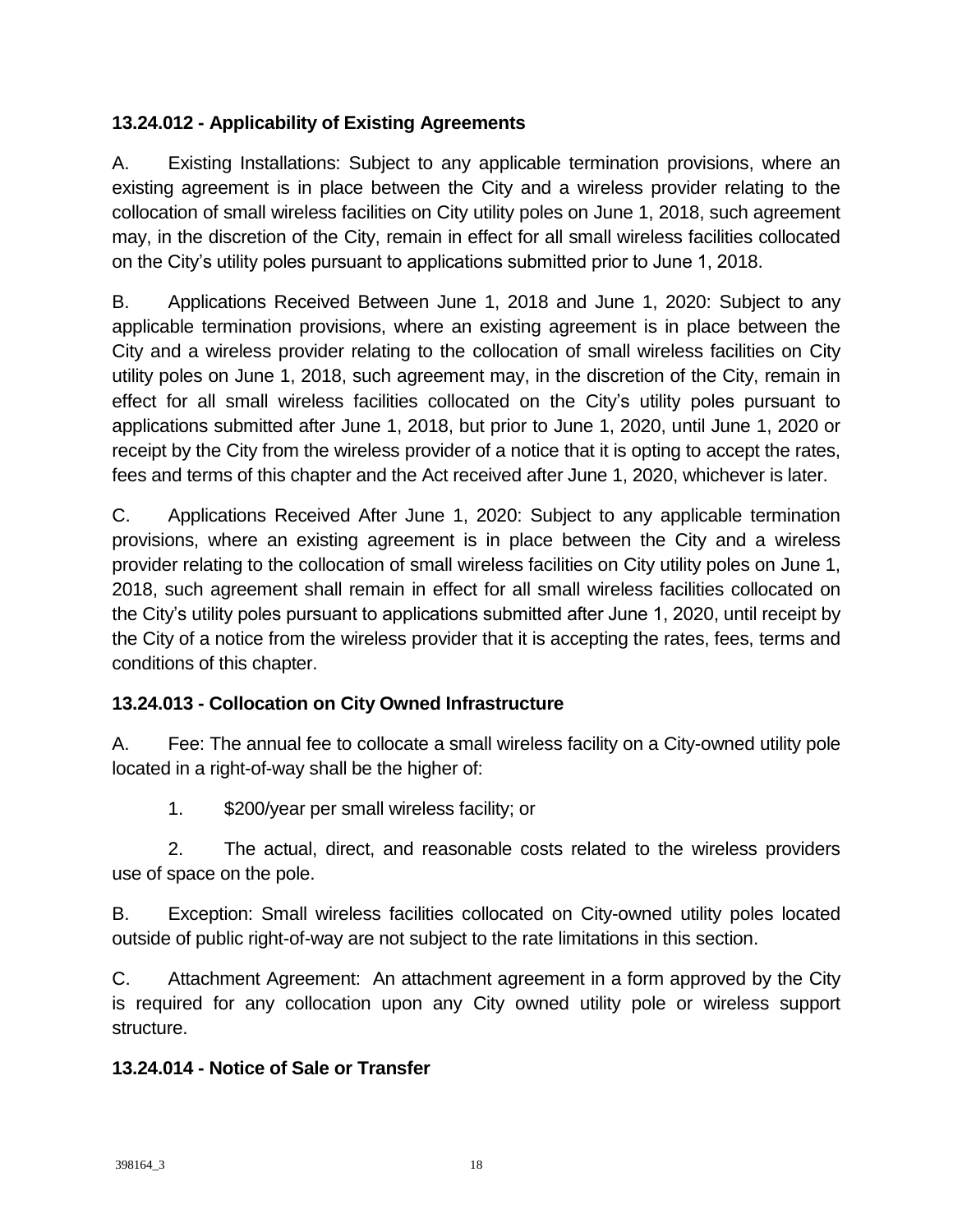A wireless provider shall, prior to any sale or transfer of ownership or control of a small wireless facility located within the jurisdiction of the City, provide written notice to the City of such sale or transfer of control. Such notice shall include the name and contact information of the new wireless provider. Small wireless facilities shall be relabeled within six (6) months of sale or transfer with updated ownership and contact information.

### **13.24.015 - Abandonment**

A. A small wireless facility that is not operated for a continuous period of twelve (12) months shall be considered abandoned and the owner of the facility shall remove the small wireless facility within ninety (90) days after receipt of written notice from the City notifying it of the abandonment. The notice shall be sent by certified or registered mail, return receipt requested, by the City to the owner at its last known address. If the small wireless facility is not removed within ninety (90) days after receipt of such notice, such wireless facility shall be deemed to be a nuisance and the City may remove or cause the removal of such facility, and recover or place a lien for its costs, pursuant to the terms of its pole attachment or other agreement for City utility poles or through the procedures for abatement of nuisances set forth in this code.

B. In the event the City suspects that the wireless provider is no longer using the small wireless facilities to provide wireless service, it may send the wireless provider written notice that requires the wireless provider to remove the small wireless facility or provide proof that the small wireless facility is operational and still being used within thirty (30) days, and informs the wireless provider that failure to provide proof or to remove the small wireless facility will result in the City removing the small wireless facility at the wireless provider's cost.

## **13.24.016 - Dispute Resolution**

The Circuit Court of Kane County shall have exclusive jurisdiction to resolve all disputes arising under the Act. Pending resolution of a dispute concerning rates for collocation of small wireless facilities on City utility poles within the right-of-way, the City shall allow the collocating person to collocate on its poles at annual rates of no more than \$200 per year per pole, with rates to be determined upon final resolution of the dispute.

## **13.24.017 – Indemnification**

Other than for liabilities and losses due to or caused by the sole negligence of the City or its employees or agents, a wireless provider shall indemnify and hold the City harmless against any and all liability or loss from personal injury or property damage resulting from or arising out of, in whole or in part, the use or occupancy of the City infrastructure or improvements, or right-of-way associated with such infrastructure or improvements by the wireless provider or its employees, agents, or contractors arising out of the rights and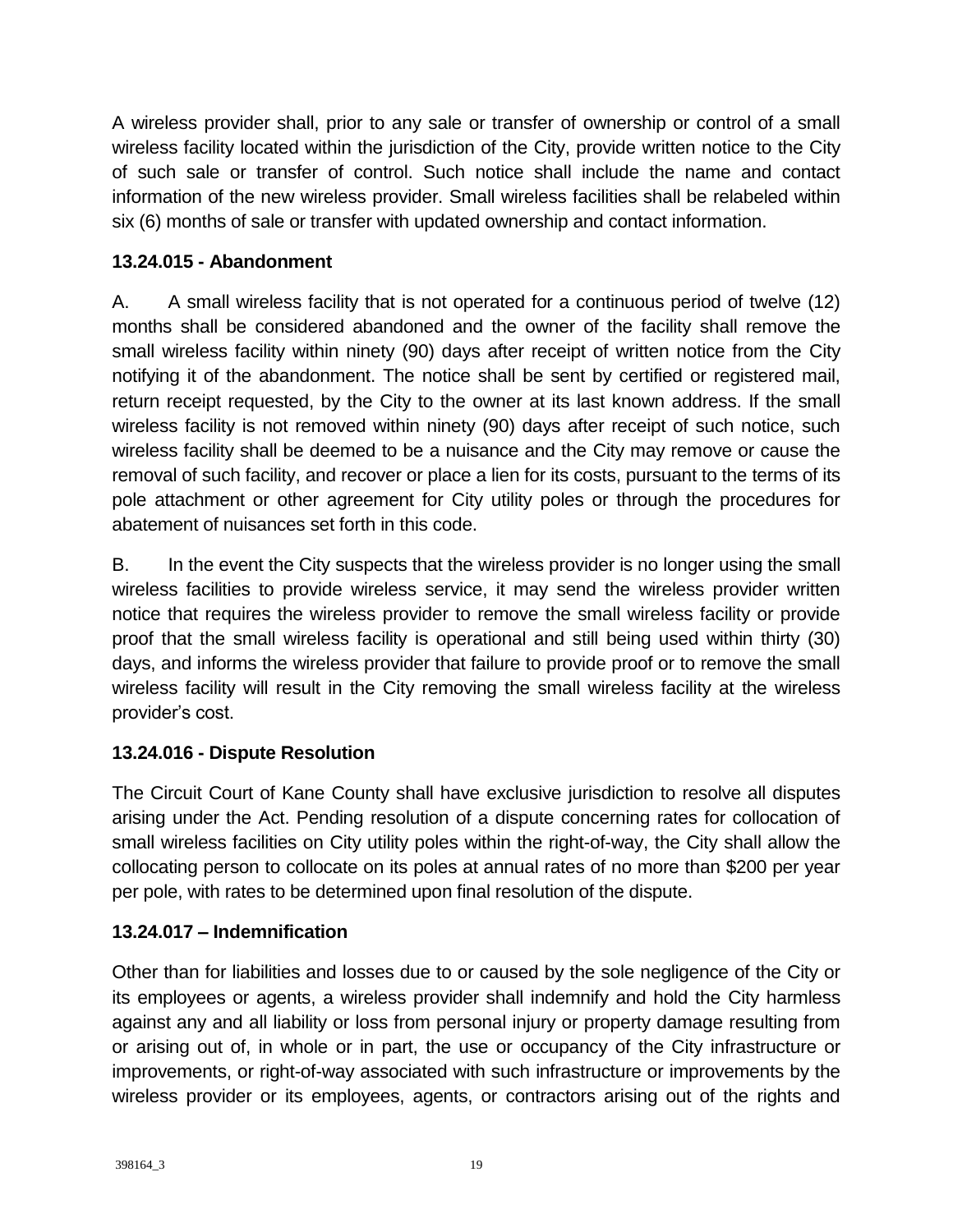privileges granted under this chapter and the Act. A wireless provider proceeding under this chapter waives any claims it may have against the City with respect to consequential, incidental, or special damages, however caused, based on the theory of liability.

### **13.24.018 – Insurance**

At all times during the period in which a wireless provider's facilities are located on City infrastructure, improvements or in right-of-way, the wireless provider shall, at its own sole cost and expense, carry the following insurance coverages with limits in conformance with the City's standard insurance requirements for all contractors:

A. Property insurance for its property's replacement cost against all risks;

B. Workers' Compensation insurance within statutory limits as required by law; and

C. Commercial general liability insurance with respect to its activities on the City infrastructure, improvements or rights-of-way, including coverage for bodily injury and property damage.

The wireless provider shall include the City as an additional insured on the commercial general liability policy and shall provide certificates of insurance and proof of inclusion of the City in a commercial general liability policy to the City prior to the collocation of any small wireless facility, and shall keep updated certificates and proof of inclusion on file with the City at all times that the provider maintains small wireless facilities within the City.

D. A wireless provider may self-insure all or a portion of the insurance coverage and limits required by the City. A wireless provider that self-insures is not required, to the extent of the self-insurance, to comply with the requirement that the City be named an additional insured. A wireless provider that self-insures shall provide to the City evidence sufficient to demonstrate its financial ability to self-insure the insurance limits required by the City.

## **13.24.019 - Maintenance of Small Wireless Facilities**

A. A wireless provider shall maintain all small wireless facilities installed within the City in a condition that maintains the safety, integrity and aesthetics of such facilities. Small wireless facilities shall not appear to be unkempt. In the event of a failure to properly maintain such facilities, the City shall notify the wireless provider, in writing, who shall have thirty (30) days to correct the identified maintenance violation. If not corrected within such period, the City reserves the right to take such action as it deems necessary, including revocation of the permit. Maintenance and replacement of small wireless facilities shall be performed by the wireless provider at the wireless provider's sole cost and expense.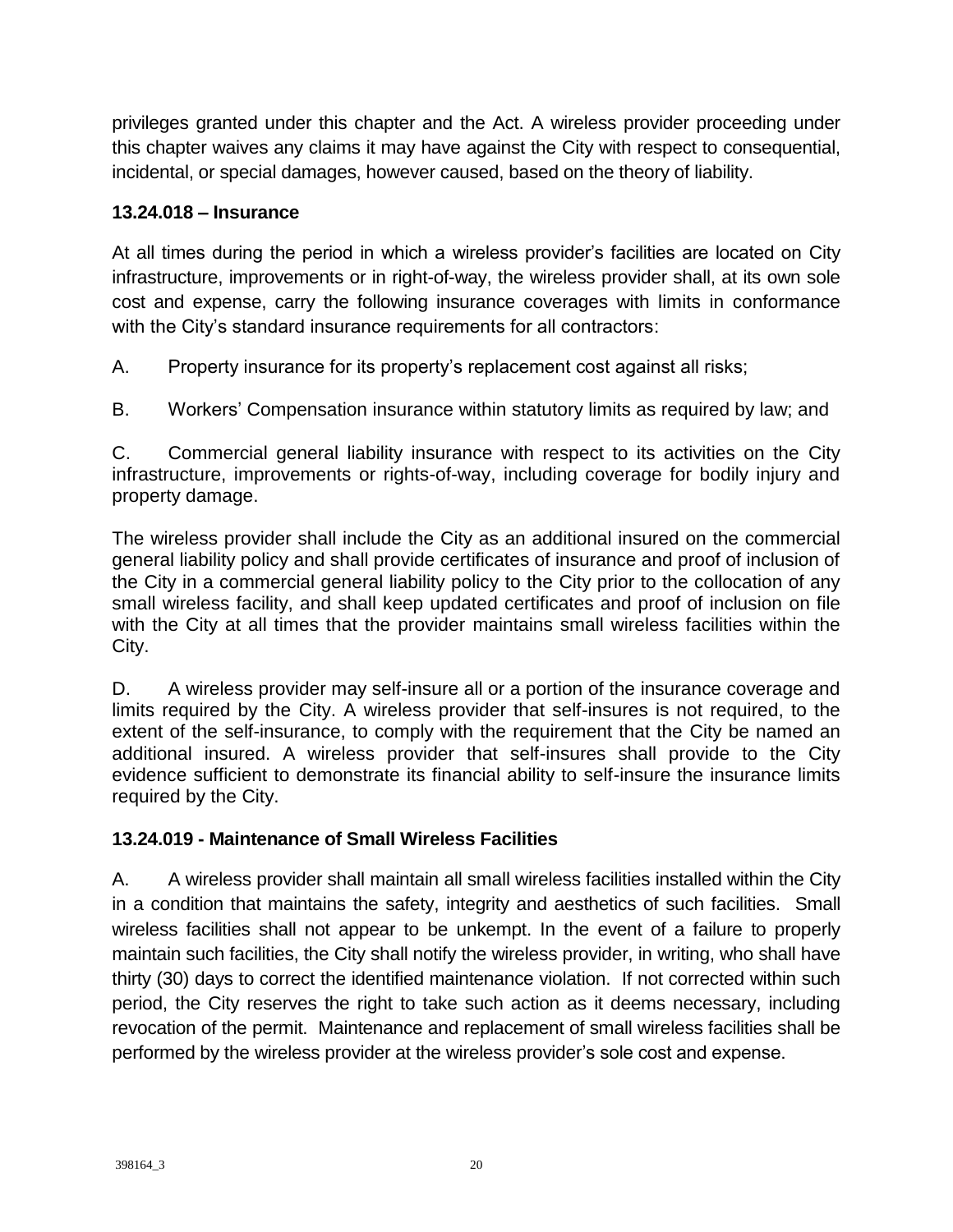B. In the event of an emergency involving an imminent threat to life or property, the City may take corrective action to eliminate such emergency at the wireless provider's expense.

### **13.24.020 - Revocation of Permit**

A. A permit to collocate a small wireless facility may be revoked for one or more of the following reasons:

1. The wireless provider obtained approval by means of fraud or made a misrepresentation of a material fact with respect to the permit application, or any required documentation or submittal.

2. The wireless provider failed to construct the small wireless facility in accordance with the approved plans.

3. The wireless provider failed to comply within any material condition of a permit issued.

4. The wireless provider substantially expanded or altered the use or the structure of the small wireless facility beyond what was requested in the permit application or approved, without the approval of the City.

5. The wireless provider failed to notify the City of the replacement of small wireless facilities as required by this chapter.

6. A substantial change of law has occurred affecting the wireless provider's authority to occupy or use the property upon which the small wireless facility is located.

7. The small wireless facility interferes with vehicular or pedestrian use of the public right of way.

8. The wireless provider has failed to make a safe and timely restoration of the right-of-way or the property upon which the small wireless facility is located.

9. The wireless provider has failed to properly maintain the small wireless facility as required by this chapter.

10. The wireless provider has failed to abate interference with public safety communications in a manner consistent with the abatement and resolution procedures for interference with public safety spectrum established by the FCC including 47 CFR 22.970 through 47 CFR 22.973 and 47 CFR 90.672 through 47 CFR 90.675.

11. The small wireless facility has been abandoned and the wireless provider has failed to remove the small wireless facility as provided in this chapter.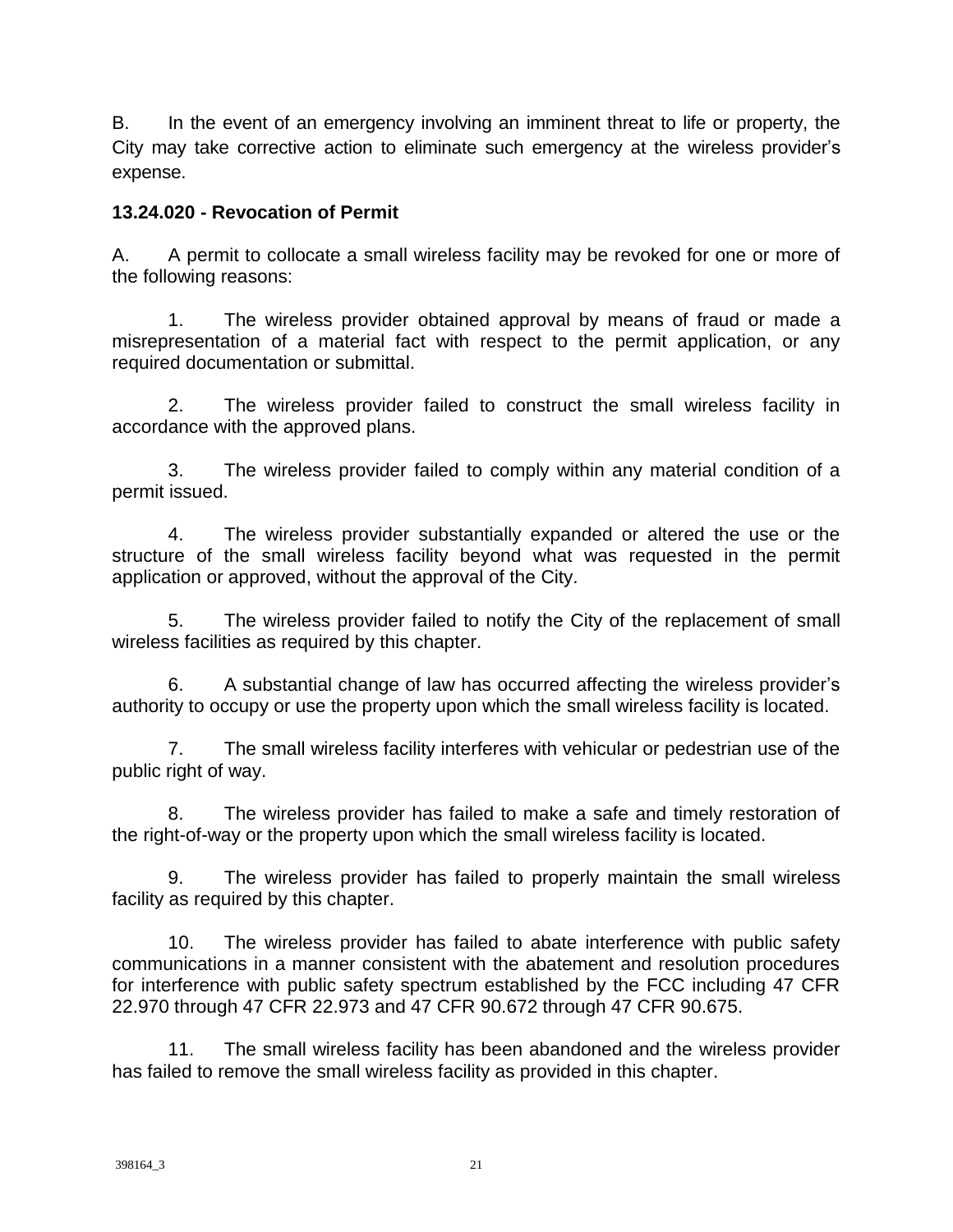B. Written notification of the permit revocation shall be sent by certified mail or shall be personally delivered to the wireless provider setting forth the basis for the revocation. The wireless provider shall, within fourteen days of the notice of revocation, file a written response with the Director of Public Works setting forth the reasons why the permit should not be revoked along with such evidence in opposition to the revocation as the wireless provider determines necessary. Failure to file a response with the Director of Public Works shall be deemed an admission of the facts set forth in the notification of written notification and shall result in automatic revocation of the permit. The Director of Public Works shall render findings and a decision within twenty-one days of the date of receipt of the wireless provider's response, if any.

C. If the Director of Public Works revokes the permit, the wireless provider may file a written notice of appeal with the City Clerk within twenty–one (21) days of notification of the permit revocation. Such notice shall contain a response to the decision of the Director of Public Works. The City Council shall hear the revocation appeal and render a decision on such appeal.

## **13.24.021 - Exceptions to Applicability**

Nothing in this chapter authorizes the collocation of small wireless facilities on:

A. Property owned by a private party without the written consent of the property owner;

B. Property owned or controlled by a unit of local government that is not located within rights-of-way (local governments are, however, required to authorize the collocation of small wireless facilities on utility poles owned or controlled by the local government or located within rights-of-way to the same extent the local government permits access to utility poles for other commercial projects or uses);

C. A privately-owned utility pole or wireless support structure, without the consent of the property owner;

D. Property owned, leased or controlled by a park district, forest preserve district, or conservation district for public park, recreation or conservation purposes, without the consent of the affected district, excluding the placement of facilities on rights-of-way located in an affected district that are under the jurisdiction and control of a different unit of local government as provided by the Illinois Highway Code (605 ILCS 5/1-101 *et seq.*);

E. Property owned by a rail carrier registered under Section 18c-7201 of the Illinois Vehicle Code (625 ILCS 5/18c-7201), Metra Commuter Rail or any other public commuter rail service, or an electric utility as defined in Section 16-102 of the Public Utilities Act (220 ILCS 5/16-102), without the consent of the rail carrier, public commuter rail service, or electric utility;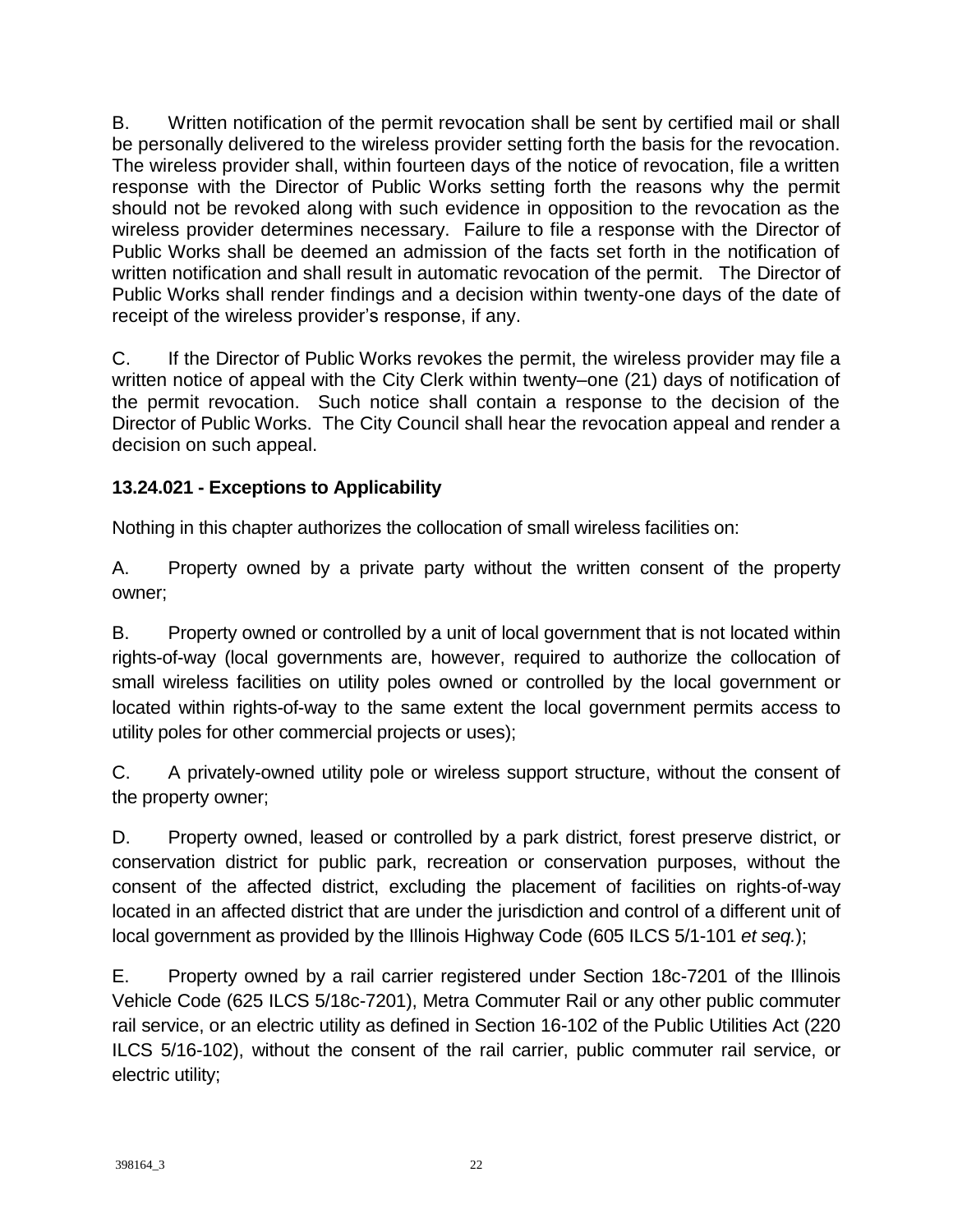F. Facilities of an electric or gas public utility or such utility's wireless facilities if the facilities are being used, developed and maintained consistent with the provisions of subsection (i) of Section 16-108.5 of the Public Utilities Act; or

G. Small wireless facilities owned by the City.

**SECTION 3:** Section 13.22.015 (Location of Facilities) of Title 13 (Public Utilities), Chapter 13.22 (Construction of Utility Facilities in the Rights-of-way) of the Municipal Code of the City of St. Charles is amended by adding a new subsection (I) (Ground-Mounted Equipment Spacing Requirements), to read in its entirety as follows:

I. Ground-Mounted Equipment Spacing Requirements. Ground-mounted equipment, where necessary, shall be sited in locations approved by the Director of Public Works, in a manner that will most effectively minimize public impact, optimize safety, and incorporate aesthetic concerns.

**SECTION 4:** All ordinances or parts of ordinances in conflict with this Ordinance are hereby expressly repealed.

**SECTION 5:** Except as to the Code amendments set forth above in this Ordinance, all Chapters and Sections of the City Code, as amended, shall remain in full force and effect.

**SECTION 6:** Each section, paragraph, clause and provision of this Ordinance is separable, and if any provision is held unconstitutional or invalid for any reason, such decision shall not affect the remainder of this Ordinance, nor any part thereof, other than that part affected by such decision.

**SECTION 7:** This Ordinance shall be in full force and effect after its passage, approval and publication in pamphlet form as provided by law.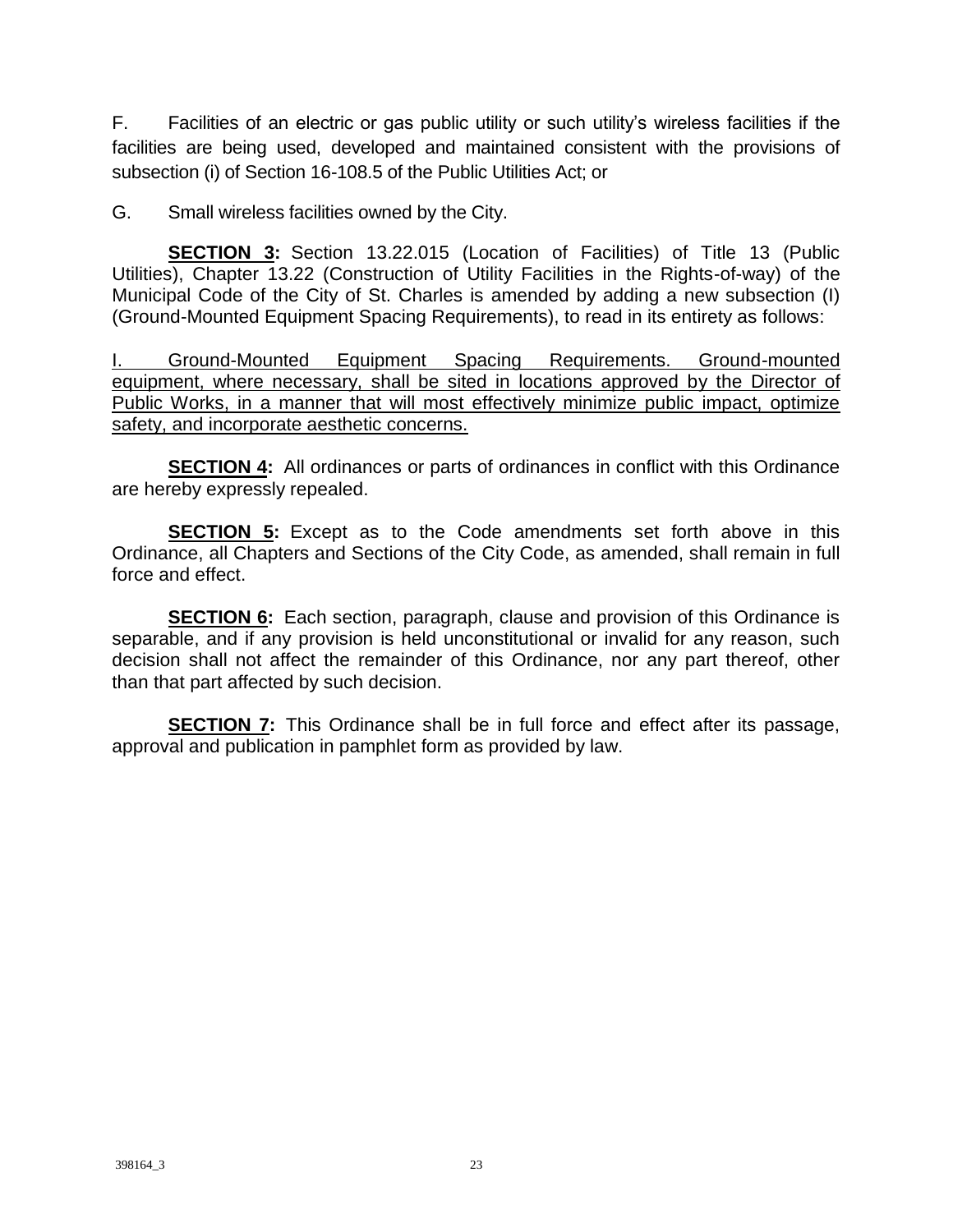**ADOPTED** this \_\_\_\_\_\_ day of \_\_\_\_\_\_\_\_\_\_\_\_\_\_\_\_\_\_\_\_\_, 2018, pursuant to a roll call vote as follows:

**AYES:** \_\_\_\_\_\_\_\_\_\_\_\_\_\_\_\_\_\_\_\_\_\_\_\_\_\_\_\_\_\_\_\_\_\_\_\_\_\_\_\_\_\_\_\_\_\_\_ **NAYS:** \_\_\_\_\_\_\_\_\_\_\_\_\_\_\_\_\_\_\_\_\_\_\_\_\_\_\_\_\_\_\_\_\_\_\_\_\_\_\_\_\_\_\_\_\_\_\_ **ABSENT:** \_\_\_\_\_\_\_\_\_\_\_\_\_\_\_\_\_\_\_\_\_\_\_\_\_\_\_\_\_\_\_\_\_\_\_\_\_\_\_\_\_\_\_\_\_

**APPROVED** by me this \_\_\_\_\_\_\_ day of \_\_\_\_\_\_\_\_\_\_\_\_\_\_\_\_\_, 2018, and attested to by the City Clerk this same day.

**ATTEST:**

MAYOR

\_\_\_\_\_\_\_\_\_\_\_\_\_\_\_\_\_\_\_\_\_\_\_\_\_\_\_\_\_\_\_\_\_\_\_\_\_

CITY CLERK

\_\_\_\_\_\_\_\_\_\_\_\_\_\_\_\_\_\_\_\_\_\_\_\_\_\_\_\_\_\_\_\_\_\_\_\_\_